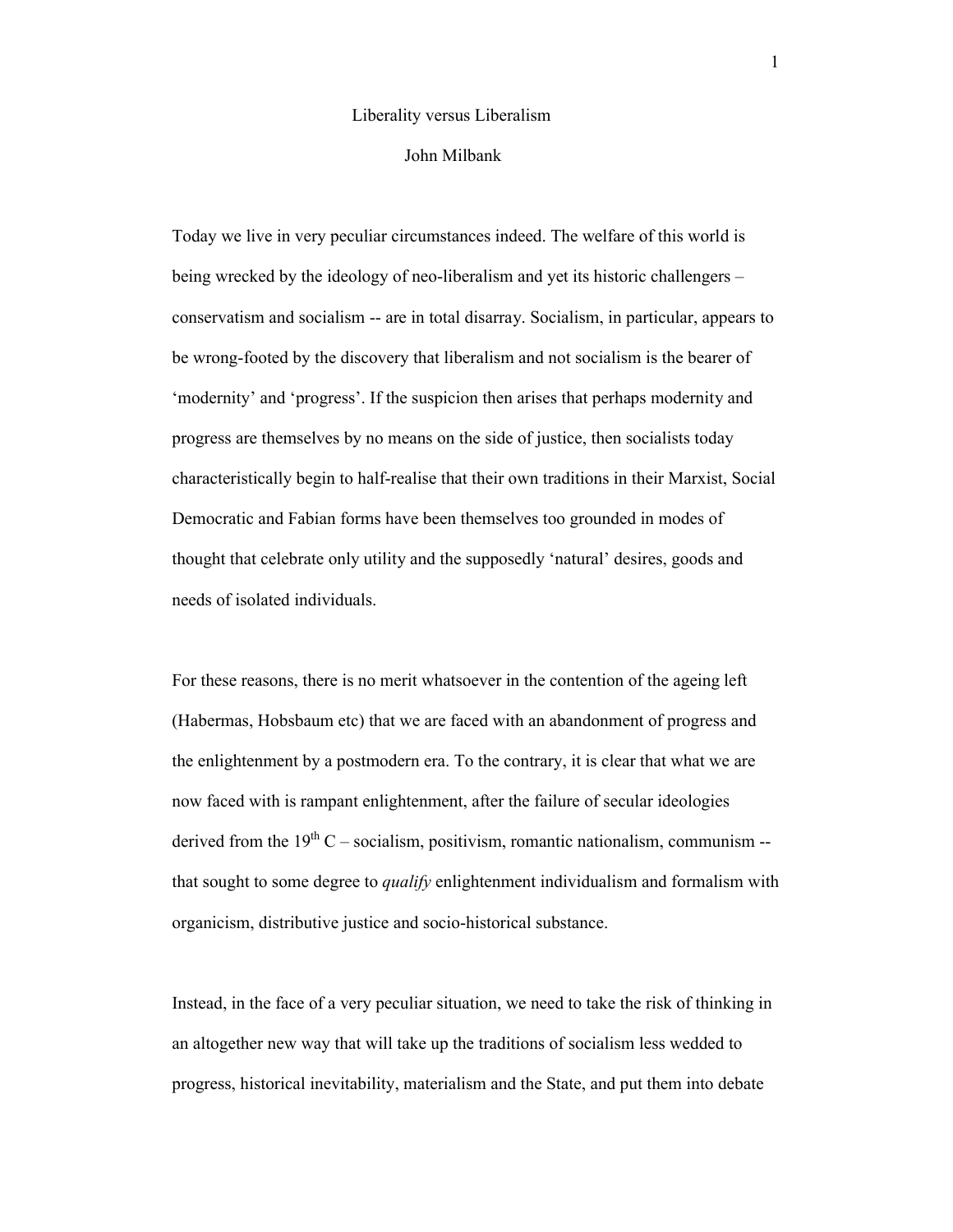with conservative anti-capitalist thematics and the traditions of classical and Biblical political thought which may allow us to see the inherent restrictions of the parameters of modern social, political and economic reflection. Our perspective may remain basically a 'Left' one, but we need to consider the possibility that only a re-alignment of the Left with more primordial, 'classical' modes of thinking will now allow it to criticise currently emerging tyranny.

This should include at its centre an openness to religion and to the question of whether a just politics must refer beyond itself to transcendent norms. For this reason, in what follows I have undertaken the experiment of thinking through a Catholic Christian approach to the social sphere in the light of current reality, in the hope that this will have something to offer not just to Christians, but to a degree also to Jews, Muslims and people of no religious persuasion whatsoever. I do not choose to insult the latter by concealing in any way the religious grounds of what I wish to say, nor my view that a predominantly secular culture will only sustain the neo-liberal catastrophe.

The documents of Vatican II, especially *Gaudium et Spes*, appear in retrospect to have been in some ways over-accepting of modern liberal democracy and market economics. This is historically understandable – since the Church needed to move beyond a previous endorsement of reactionary and sometimes absolutist monarchy, and static and hierarchical economic systems linked to unequal landholding.

Today though, we need to recognise that we are in a very different situation. First of all, recent events demonstrate that liberal democracy can itself devolve into a mode of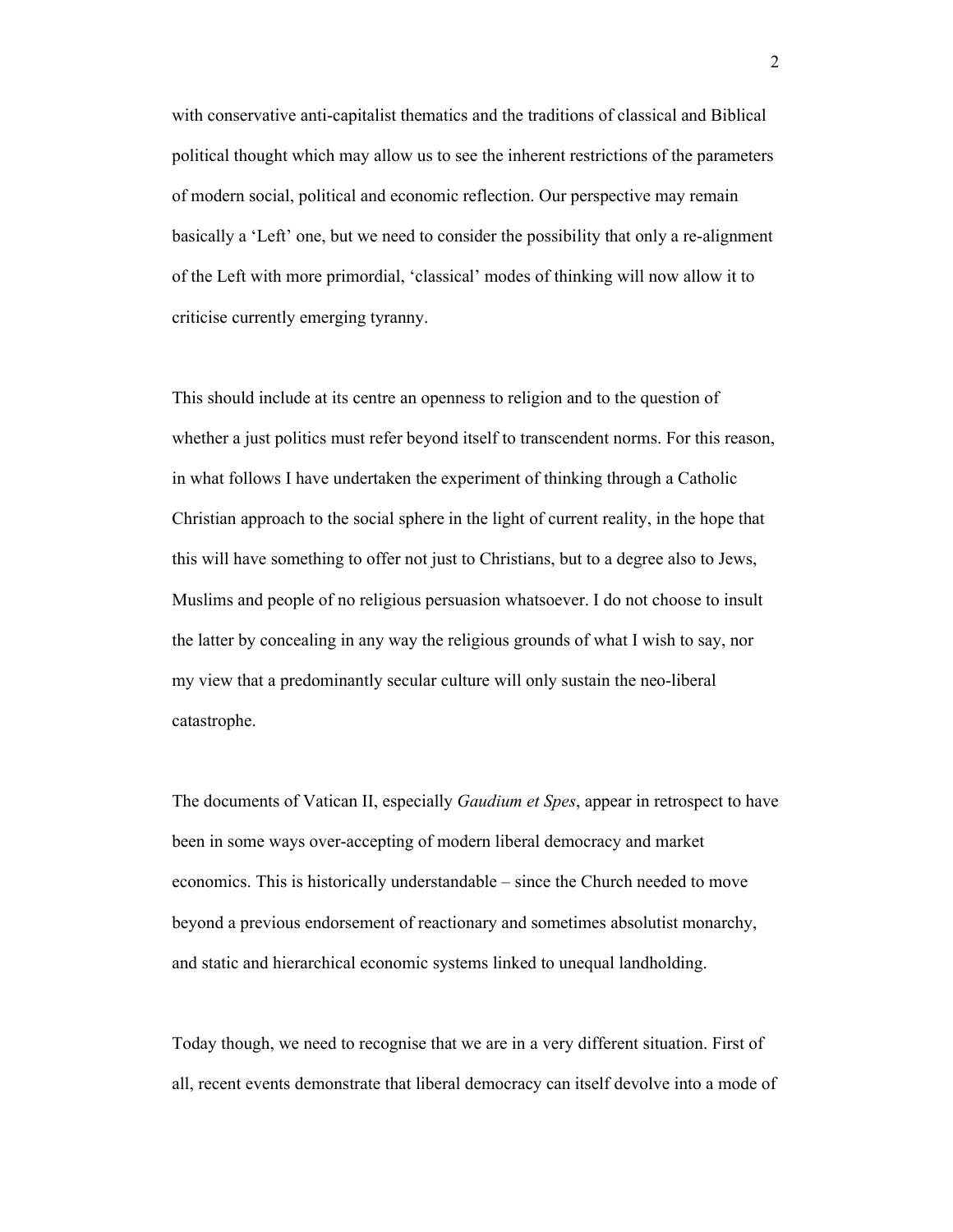tyranny. One can suggest that this is for a concatenation of reasons: an intrinsic indifference to truth, as opposed to majority opinion, means in practice that the manipulation of opinion will usually carry the day. Then governments tend to discover that the manipulation of fear is more effective than the manipulation of promise, and this is in keeping with the central premises of liberalism which, as Pierre Manent says, are based in Manichean fashion upon the ontological primacy of evil and violence: at the beginning is a threatened individual, piece of property or racial terrain. This is *not* the same as an Augustinian acknowledgment of original sin, perversity and frailty – a hopeful doctrine, since it affirms that all-pervasive evil for which we cannot really account (by saying for example with Rousseau that it is the fault of private property or social association as such) is yet all the same a contingent intrusion upon reality, which can be one day be fully overcome through the lure of the truly desirable which is transcendent goodness (and that itself, in the mode of grace, now aids us). Liberalism instead begins with a disguised naturalisation of original sin as original egotism: our own egotism which we seek to nurture, and still more the egotism of the other against which we need protection.

Thus increasingly, a specifically liberal politics (and not, as so many journalists fondly think, its perversion) revolves round a supposed guarding against alien elements: the terrorist, the refugee, the person of another race, the foreigner, the criminal. Populism seems more and more to be an inevitable drift of unqualified liberal democracy. A purported defence of the latter is itself deployed in order to justify the suspending of democratic decision-making and civil liberties. For the reasons just seen, this is not just an extrinsic and reactionary threat to liberal values: to the contrary, it is liberalism itself that tends to cancel those values of liberality (fair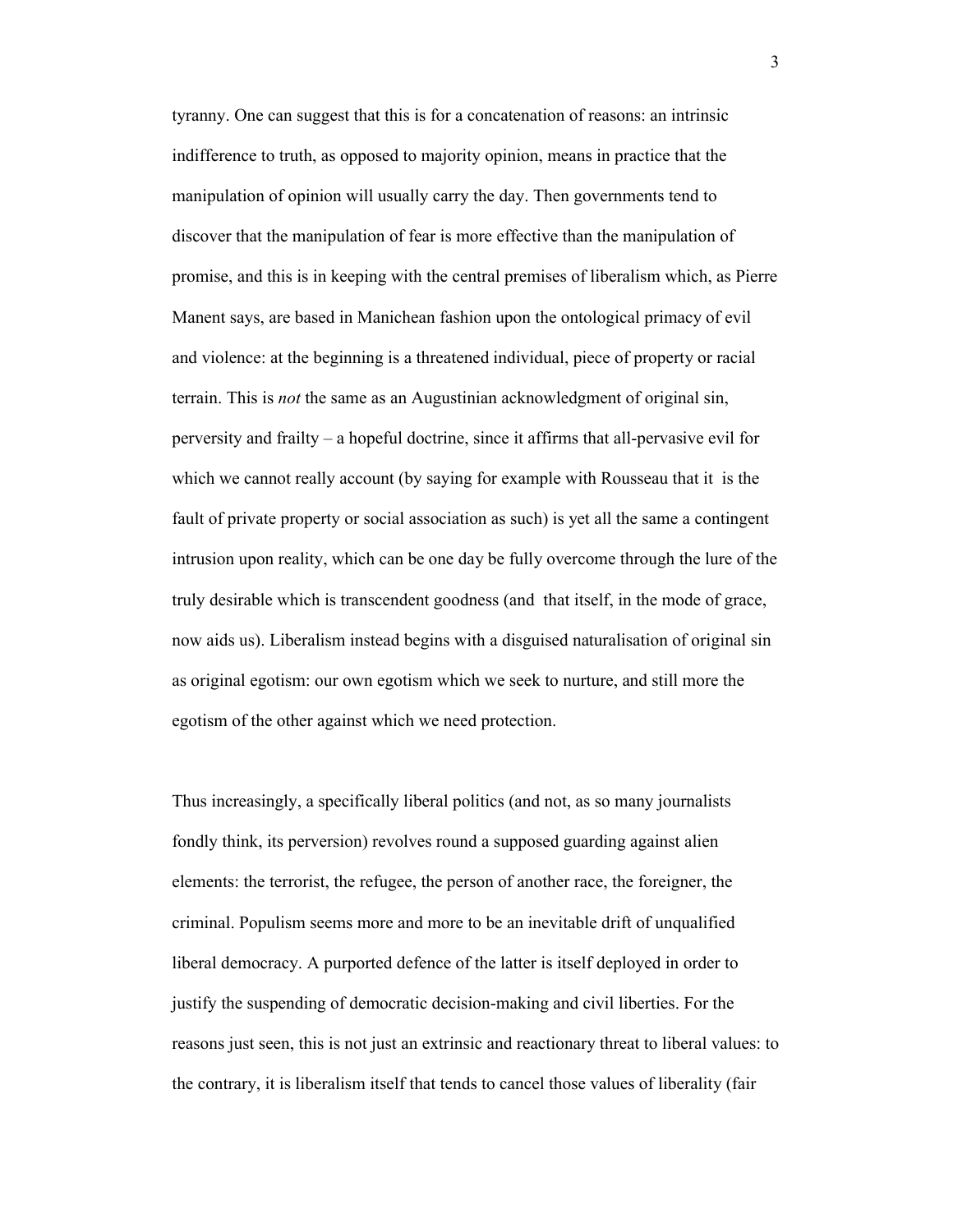trial, right to a defence, assumed innocence, *habeas corpus*, a measure of free speech and free enquiry, good treatment of the convicted) which it has *taken over*, but which as a matter of historical record it did not invent, since they derive rather from Roman and Germanic law transformed by the infusion of the Christian notion of charity which, in certain dimensions means a generous giving of the benefit of the doubt, as well as succour even to the accused or wicked. For if the ultimate thing to be respected is simply individual security and freedom of choice (which is not to say that these should not be accorded penultimate respect) then almost any suspensions of normal legality can tend to be legitimated in the name of these values. In the end, liberalism takes this sinister turn when all that it endorses is the free market along with the nation-state as a competitive unit. Government will then tend to become entirely a policing and military function as J.G. Fichte (favourably!) anticipated. For with the decay of all tacit constraints embedded in family, locality and mediating institutions between the individual and the State, it is inevitable that the operation of economic and civil rules which no individual has any longer any interest in enforcing (since she is socially defined only as a lone chooser and self-seeker) will be ruthlessly and ever-more exhaustively imposed by a State that will become totalitarian in a new mode. Moreover, the obsessive pursuit of security against terror and crime will only ensure that terror and crime become more sophisticated and subtly effective: we have entered a vicious global spiral.

In the face of this neo-liberal slide into despotism, Catholic Christianity needs once more to proclaim with the classical tradition it carries – and which tended to predict just such a slide of a 'democratic' ethos into sophistic tyranny -- that government is properly mixed. Democracy, which is 'the rule of the many' can only function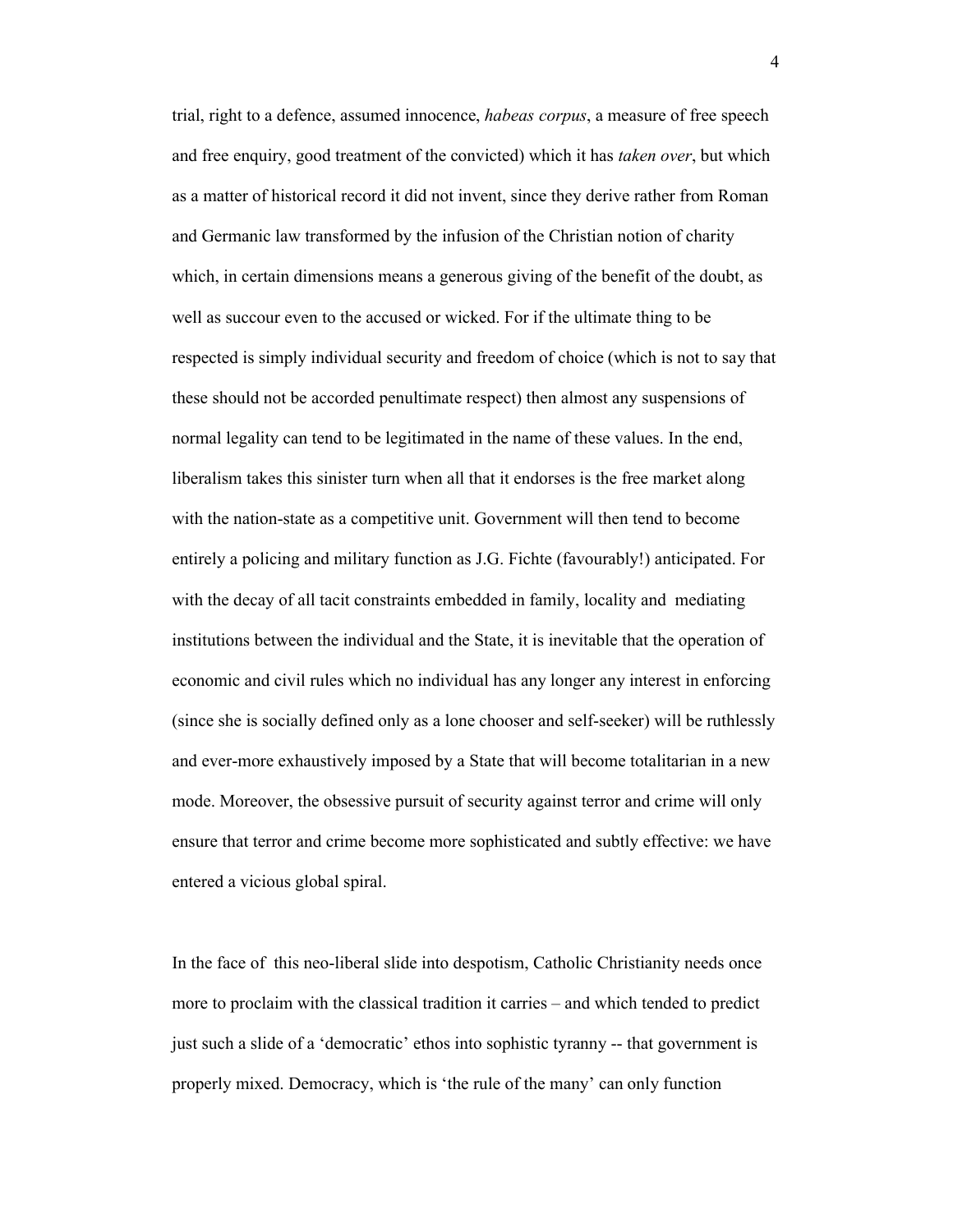without manipulation of opinion if it is balanced by an 'aristocratic' element of the pursuit of truth and virtue for their own sake on the part of some people whose role is legitimate even if they remain only 'the few' although they should ideally be themselves the many. Democracy equally requires the 'monarchic' sense of an architectonic imposition of intrinsic justice by a transcendent 'One', however constituted, that is unmoved by either the prejudices of the Few or those of the Many. (One can think here, perhaps, of the legitimate European outlawing of capital punishment, against the wishes of the people.) In addition, the Church needs boldly to teach that the only justification for democracy is theological: since the people is potentially the *ecclesia*, and since nature always anticipates grace, truth lies finally dispersed amongst the people (although they need the initial guidance of the virtuous) because the Holy Spirit speaks through the voice of all. *Vox populi, vox Dei* alone legitimates democracy, not the view that the collective will, simply because it represents a highest common factor of arbitration, should always prevail.

But to say this is to ask that we subordinate contract to gift. A government may be contractually legitimate as elected and its laws may be legitimate as proceeding from sovereign power, but such arrangements can be formally correct and yet lead to tyranny – as the Nazi example and now the Bush example so clearly show. So beyond this it needs to be supposed that the truth lies with the people somewhat in the way that truth lies in the Church for St Paul: namely that the body of Christ receives from the Holy Spirit -- who is life and gift -- a life of circulation which is the exchange of gifts. Different people and groups have different talents and insights – these they share for the good of the whole body. The people give their goods to the head of the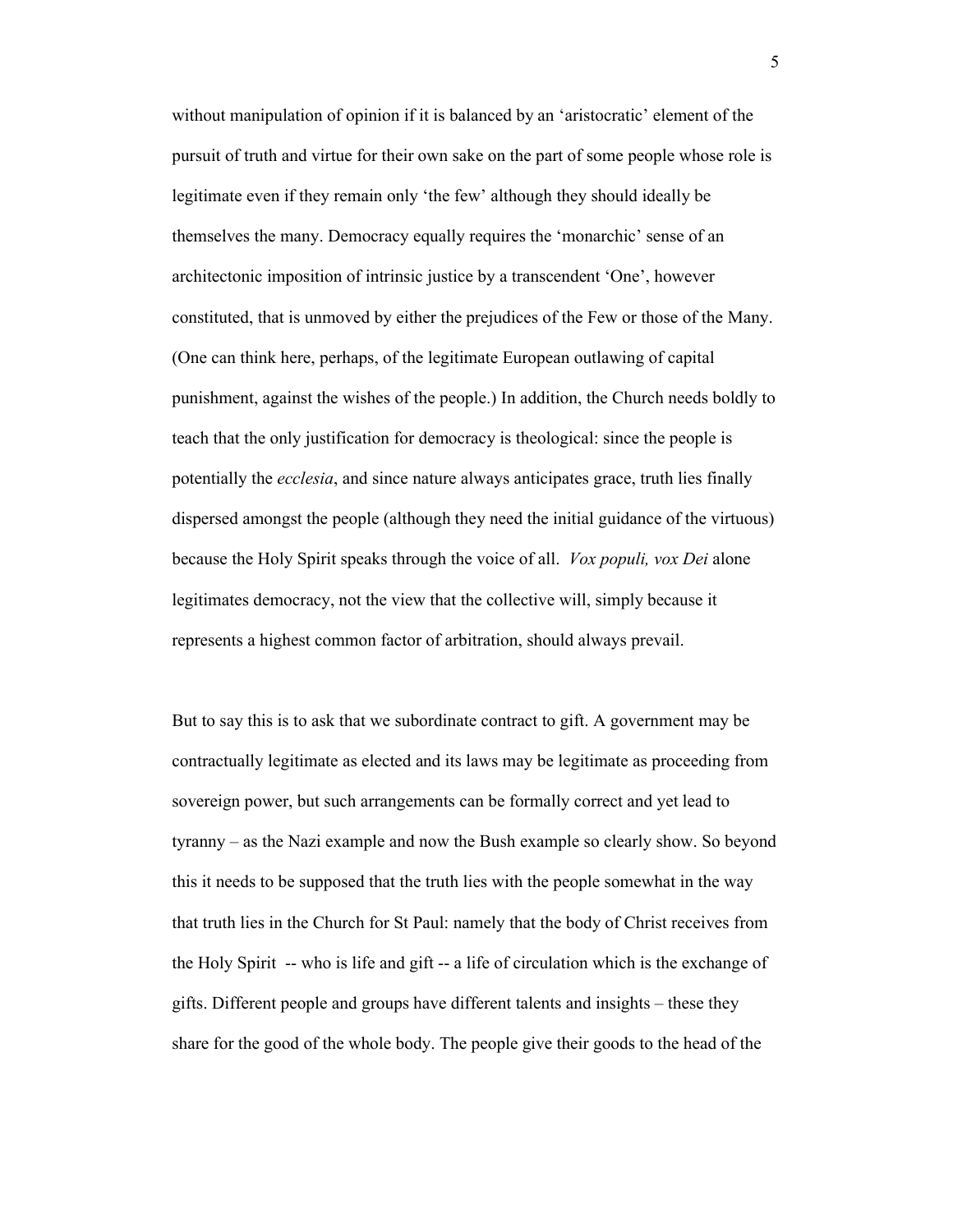Church who is Christ: in like manner the people should give their gifts of insight and talent to the sovereign representative who acts in their name.

Inversely the sovereign power must think of itself as distributing gifts – gifts of good governance and ordering, not simply as imposing a fiat in order to expand the utility and productiveness of a nation-state. This is an outrageous notion – for example Blair's racist view that Britain should only accept 'skilled' immigrants and refugees who can increase the gross national product. A government that gives must pursue the intrinsic fulfilment of its citizens. To rule in this way means that the subjects of rule can participate in this ruling, can appropriate its task to themselves. To be ruled renders them indeed 'subjects' even in the ontological sense, since thereby something is proposed to them that can form their own good if they respond to it. And no-one is self-originated.

This means that to be a subject of a 'crown' (in an extended sense) is actually a more radical idea than to be a citizen of a republic in the contractualist sense of Rousseau (not necessarily in the ancient Roman sense). For the citizen is a natural individual before the State comes into being and only a citizen as co-composing the state. This means that he is always implicitly threatened by what Giorgio Agamben calls 'the state of the exception': if he lapses back into being a natural individual like the denizens of Guantanamo Bay, he now lacks all human dignity. This will only be granted to him as long as the contractual co-composition of the State holds good. By contrast, if one has what one may metaphorically describe as 'constitutional monarchy' (I am not necessarily advocating it in the literal sense) then according to natural law and not just natural right, the sovereign authority is only 'subjecting' men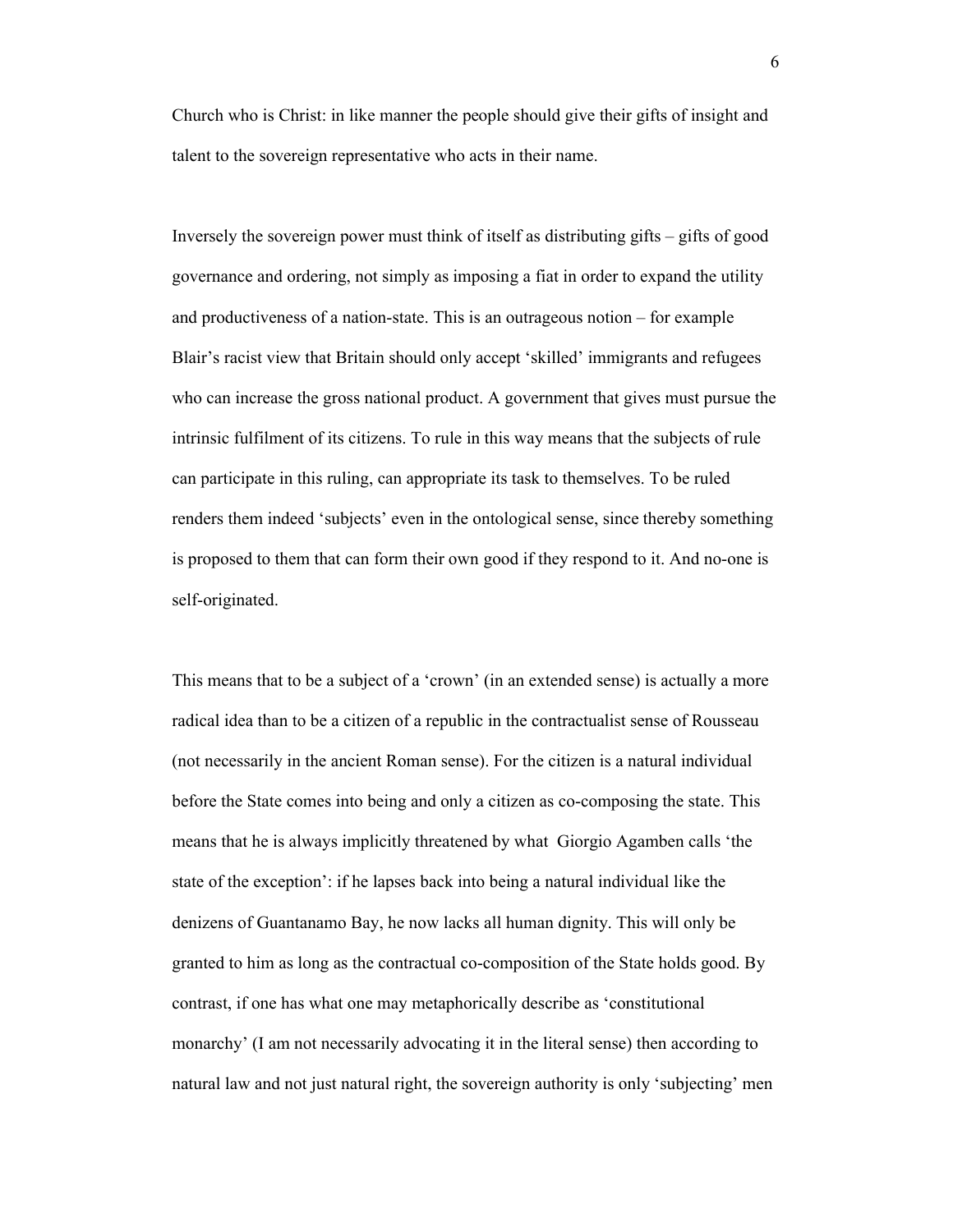because it is obliged to offer them the gift of good co-ordination of diverse talents and needs. St Paul desacralised and redefined human rule as only concerned with justice and not with the protection of religious power or a domain – hence no human animal can fall outside this beneficent subjecting (in principle) which is in excess of contract. For this reason, the Christian principles of polity stand totally opposed to any idea of the 'nation state' as the ultimate unit and rather favour at once the natural pre-given 'region' on the one hand, and the universal human cosmopolis on the other.

This positive feature of 'monarchy' does not of course mean that the 'monarchic' power should not be elected. To the contrary, it should be regarded as able to give rule because it has first been constituted by the mass donation of varied talents and points of view.

This perspective however, should encourage us to revisit notions of 'corporate' authority that are characteristic of Catholic thought and linked with the principle of subsidiarity. Not all bonding and grouping happens at the central level and there is not first of all an aggregate of isolated individuals. To the contrary, people forever form micro-social bodies, and governments should treat people not according to formal abstraction but as they are – in regions, metiers, local cultures, religious bodies etc. We will not be able peaceably to accommodate Islam within Europe if we do not treat with Islam as a 'political' body and not just as a mass of individual believers  $-$  a notion which is foreign to Islam itself.

To re-insist on monarchic, aristocratic and corporate dimensions is in one sense conservative. Yet I am in fact a socialist of sorts ….......my case is rather that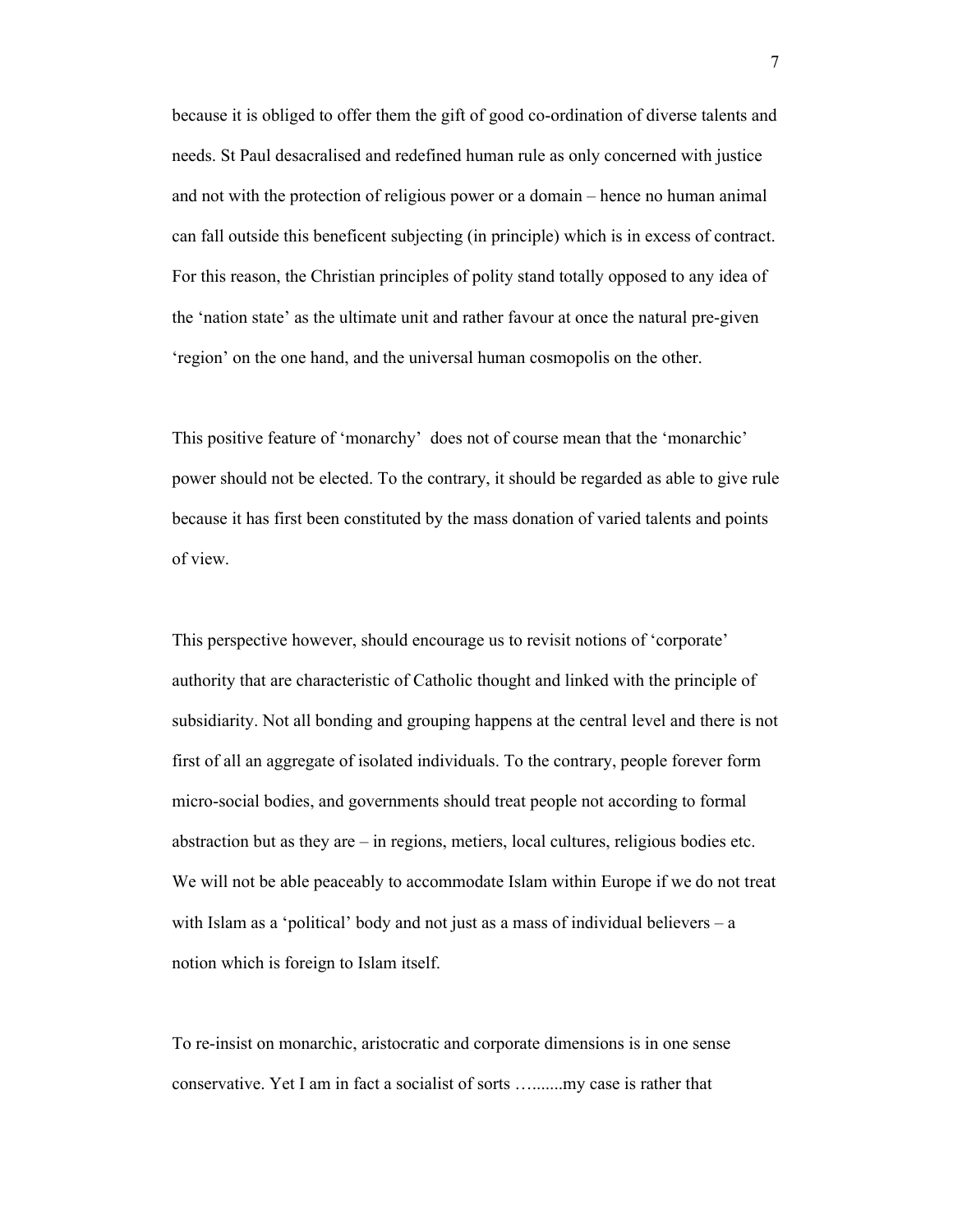democracy will collapse into sophistic manipulation as Plato taught, if it is not balanced by the element of 'education in time' which requires a certain constantly self-cancelling hierarchy. The hierarchies of liberalism are in fact absolute spatial hierarchies of fixed power: one can climb up the ladder of power but only to displace someone else. The purpose of control here is simply utiltity and not the sharing of excellence. By contrast, the genuine spiritual hierarchy (after Dionysius the Areopagite) is a hierarchy that for human spiritual beings is endemic to time: in which pupil may overtake master and yet there should be no jealousy by the hierarch of the potential of the temporarily subordinate, because excellence is intrinsically shareable. Today, especially in Britain, all education is being subordinated to politics and economics. But a Catholic view should teach just the reverse: all politics and economics should be only for the sake of *paideia*.

This means: make time equal to space or even primary. Unqualified democracy has a kind of spatial bias -- it supposes that we are all contracting individuals within a sort of eternalised *agora*. But this is to deny *life* – indeed it is part of the culture of death of which Pope John Paul II spoke – for life flows as a perpetual *glissando* through time. Life is not simply democratic, because it is both spontaneously creative and giving: with the arrived child, something new emerges. We must give to this child nurture, but from the outset the child reverses this hierarchy by revealing his unique creative power of response. No democratic contract can be involved here: pure democracy tends to deny the sanctity of life, the importance of the child, the procedure beyond mere political participation to old age and death………………….its 'normal' person is rather the freely choosing and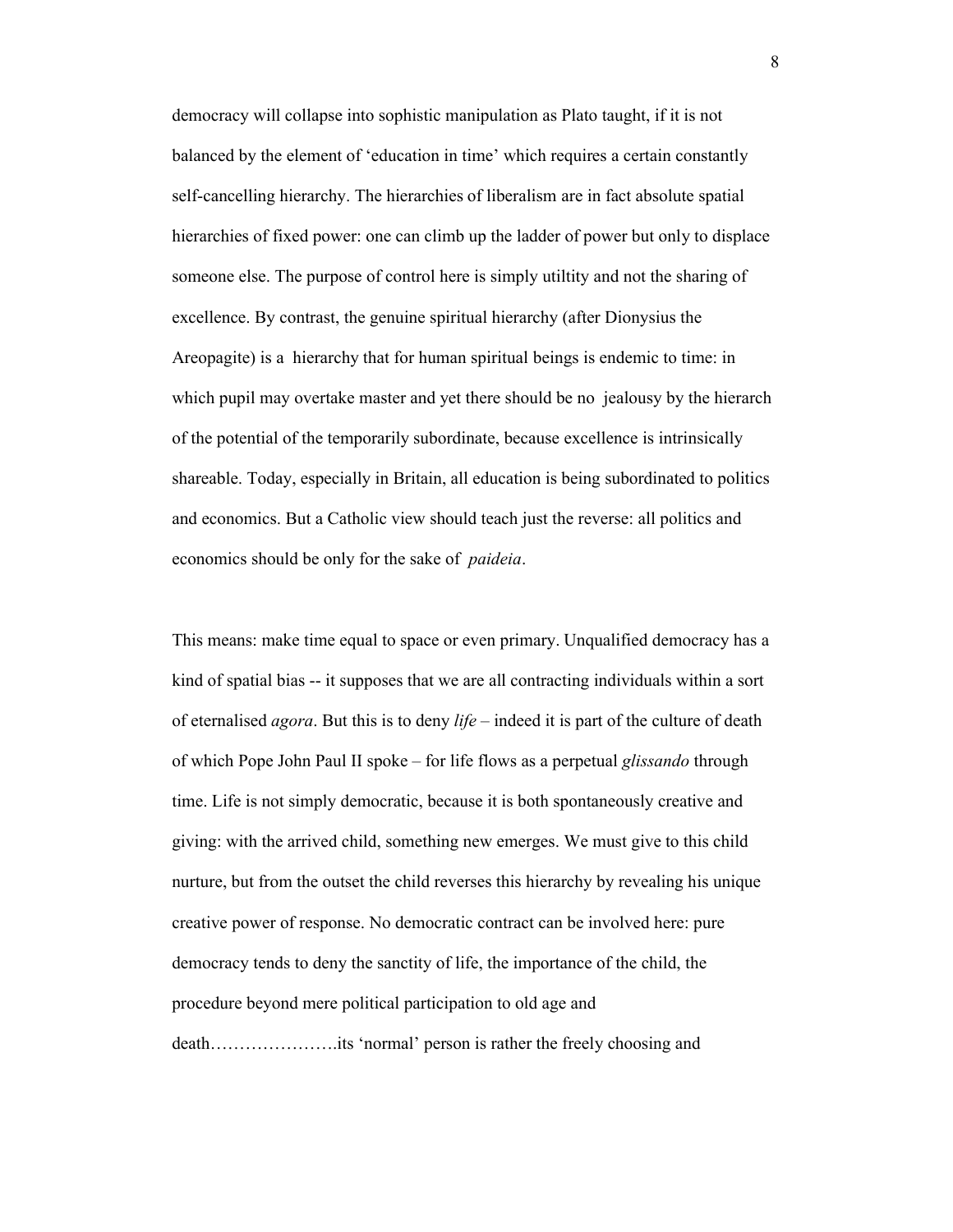contracting autonomous 31 year old. But *no* human person is forever like this; it is rather only a moment in a coming to be and passing away.

A politics subordinate to education -- and so to the various traditions of wisdom, including religious traditions which can alone undertake a real *paideia* -- can be truer to life as such, and also will be bound to ask questions about the final end of life. For only if life is deemed to have such a final end can every moment of life in fact be granted value. At this point it is not, after all, that one is straightforwardly advocating the primacy of the temporal dimension over the spatial one. Nor an aristocracy of *paideia* over a democracy of the *agora*. Indeed there can also be a bad modern, liberal mode for the dominance of time over space. For it is actually the case that pure spatialisation will *also* tend to subordinate every given spatial form to the process of time leading towards the future. But not the time of gift: rather the empty time of pointless accumulation of a new spatial hoard of 'wealth'. By contrast, time can only be the time of gift where time is providing gradually the way to eternity beyond time. From this perspective every formed spatial stage of the way has an aesthetic value in itself and is not subordinate to future production.

Hence pure contractual democracy is spatial and yet in fact it nihilistically evacuates material space in favour of an abstract time always to come and so always perpetually postponed. On the other hand, a mixed government grounded in eternal law sanctifies local spaces in their actual temporality and does not subordinate them to the pure *glissando* of mere process.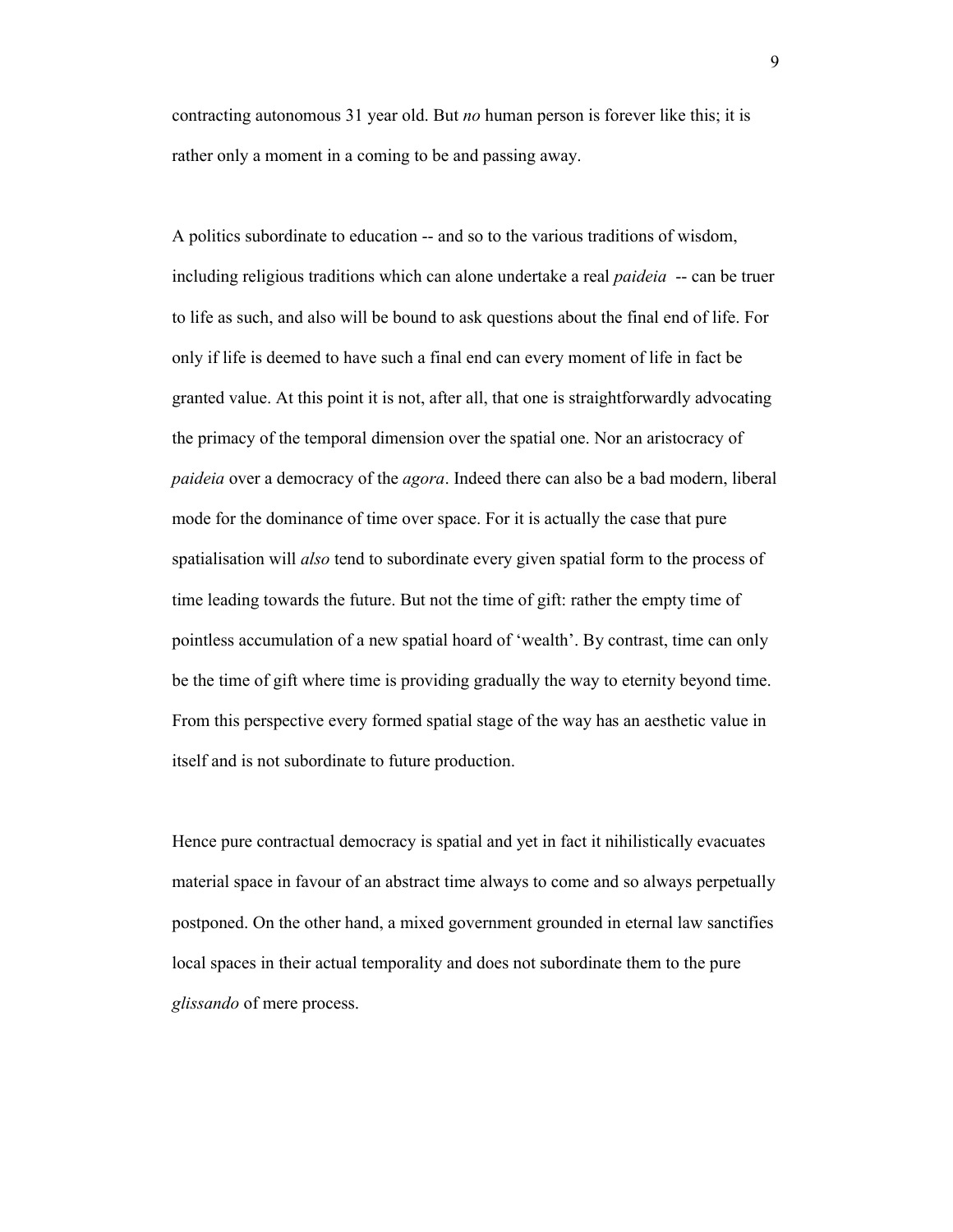So in the face of the crisis of liberal democracy, Catholic Christian thought (including Roman Catholic, Anglican, Orthodox and even some Reformed strands) needs to return to certain older themes of its critique of liberalism, but for radical and not conservative reasons. The 'modernity' of liberalism has only delivered mass poverty, inequality, erosion of freely associating bodies beneath the level of the State and ecological dereliction of the earth – and now, without the compensating threat of communism, it has abolished the rights and dignity of the worker, ensured that women are workplace as well as domestic and erotic slaves, and finally started to remove the ancient rights of the individual which long precede the creed of liberalism itself (such as *habeas corpus* in Anglo-Saxon law) and are grounded in the dignity of the person rather than the 'self-ownership' of autonomous liberal man (sic).

The only creed which tried, at times valiantly, to challenge this multiple impoverishment -- communism -- did so only in the name of the subordination of all to the future productivity of the nation, and ignored people's need's for an aesthetic and religious relationship to each other and to nature. What must rather challenge liberalism is a truer 'liberality' in the literal sense of a creed of generosity which would suppose, indeed, that societies are more fundamentally bound together by mutual generosity than by contract…………..this being a thesis anciently investigated by Seneca in his *De Beneficiis* and in modernity again reinstated by Marcel Mauss.

This is not, of course, to deny that merely 'liberal' measures of contract are not ceaselessly necessary to safeguard against the worst tyrannies, nor that we do not often have to resort to them in *lieu* of more substantive linkages. For these reasons I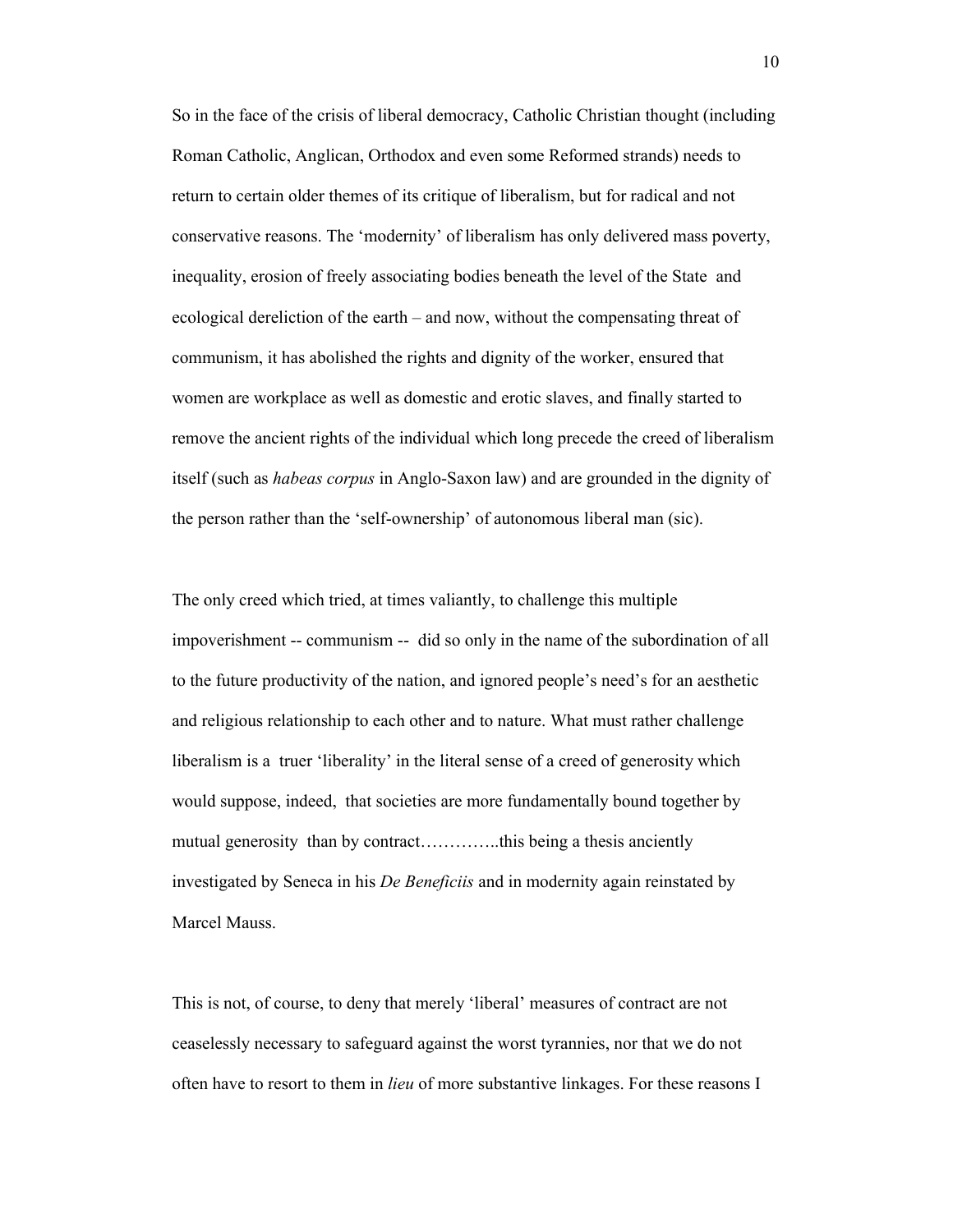am *not* seeking to push a liberal approach altogether off the political agenda. Instead, the argument is that contract can never be the thing that fundamentally brings people together in the first place, nor can it represent the highest ideal of a true distributative justice. So before contract, since it is more socially real, lies the gift, and ahead of contract, since it is more socially ideal, lies once again, the gift.

But considerations about gift are relevant also to a second context for contemporary social reflection. This concerns the economic realm. Today we live under the tyranny of an unrestricted capitalist market. We have abandoned the Marxist view that this market must inevitably collapse and evolve into socialism. So we have thereby bid *adieu* to immanent, secular, historicist hope. But we have also largely abandoned the social democratic idea that the capitalist market can be mitigated. Here a Marxist analysis still largely holds good: social democracy was in the capitalistic interest for a phase which required a Keynesian promotion of demand; but it was abandoned when the excessive demands of labour together with economic competition between nationstates ensured that the generation of profits became problematic. It is true that neoliberalism has scarcely solved the problems of relatively slow Western productive growth since the 1950's, but nevertheless the inherent logic of capital accumulation seems to prevent any current return to social democratic solutions.

Here again, Catholic social thought needs to remain true to its own genius which has always insisted that solutions do not lie either in the purely capitalist market nor with the centralised State. There is in fact no 'pure' capitalism, only degrees of this mode of production and exchange. Small-scale local capitalist economies are only in truth semi-capitalist, because they often exhibit a competition for excellence but not a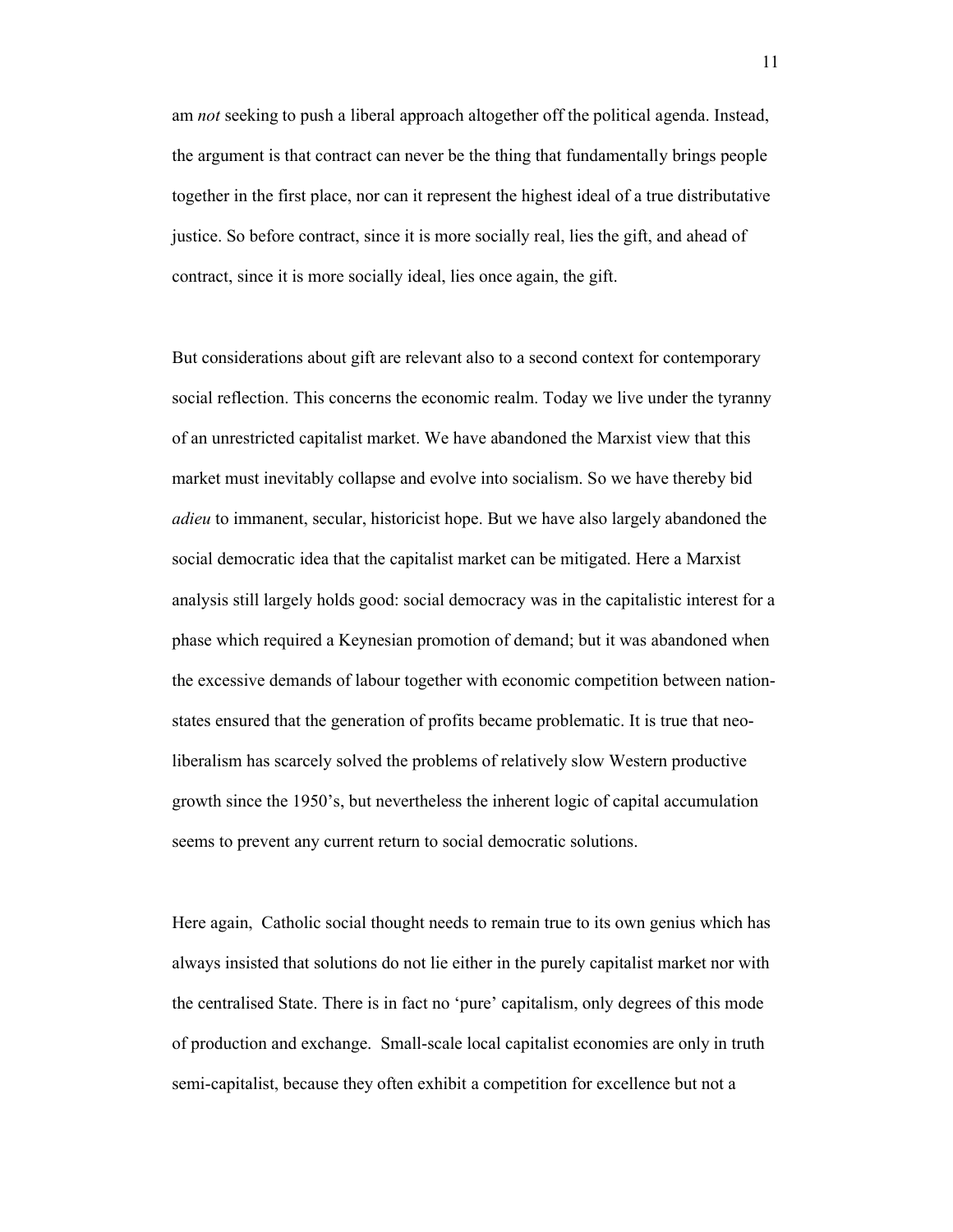mutually-abolishing drive of companies towards monopoly (as was rightly argued by Fernand Braudel). This is because, in such cases, eg parts of North Italy and of Germany, a certain local culture of design excellence ensures that there is *no* pursuit of production *only* to make money nor any exchange of commodities *only* determined by supply and demand and not also by a shared recognition of quality – such that supply and demand plus the accumulation of capital for the future and offering of loans at interest for reasonable social benefit are themselves involved in an exchange in what is taken to be inherent value and not just formal, market-determined value. (This is not at all to deny that there will be always be a never foreclosed *debate* as to what constitutes intrinsic value.)

Given such a consideration, one can see that an element of 'gift-exchange' can remain even within the modern market economy. Producers of well-designed things do not just contract with consumers. The latter give them effectively counter-gifts of sustenance in return for the gifts of intrinsically good things, even though this is mediated by money.

From this example one can suggest that more of the economy could be like this. This requires indeed that local production is favoured of locally suitable things linked to local skills. We should import and export only what we have to or else what truly can only come from elsewhere – for I am not advocating asceticism! Rather the true hedonism of the genuine and its interchange. But if we receive only the exotic from elsewhere, then here, too, there can be a form of gift-exchange in operation. In actual fact, global communications and transport favour this: within a global village those in Europe wishing to receive the good gift of organically-farmed food can in exchange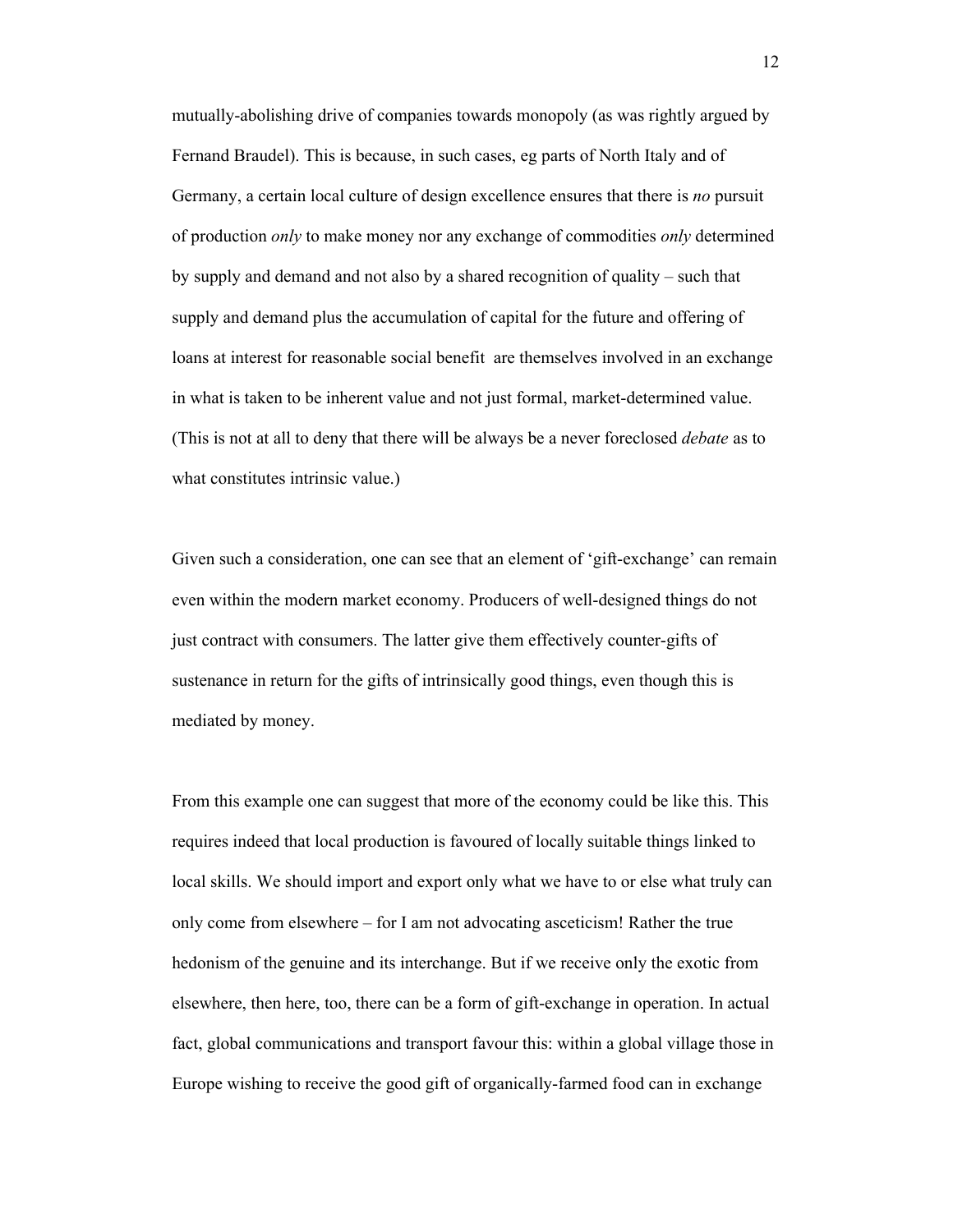pay a fair price for this which is a counter-gift ensuring that producers should not be exploited. (Nevertheless one should be on guard against situations where consumers are made to pay excessively in order to compensate for inadequate investment or excessive profit-making on the part of producers.)

It is also likely that Islam and Judaism will be sympathetic to this way of looking at things and in fact the best hope for Europe is the re-emergence, beyond the dominance of a worn-out *Aufklärung*, of a certain religiously informed but shared philosophic culture built around a wisdom tradition that re-awakens the old Western fusion of Biblical with neoplatonic (Platonic plus Aristotelian and Stoic elements) tradition. This alone will be able to provide ontological grounds for the possibility of a future achievement of social participation that is a real consensus --rather than the liberal semi- suspended warfare of plural co-existence. These adequate grounds concern the affirmation of an ontological participation of the temporal in eternal peace and justice; the 'memory' of a pre-fallen and uninterrupted mediation of this eternal peace to time; and finally the hope for a final eschatological re-disclosure of this peace here on earth.

Things like the economy of fair-traded food-items may not sound dramatic or decisive and indeed they remain pathetically marginal and often compromised, but nevertheless the extension of such gift-exchange bit by bit is the sure way forward rather than revolution, government action alone or else capitalistic solutions. Groups linking across the globe can ensure that something is given back to the earth and that genuine goods go into planetary circulation. We need once again to form systematic links between producer and consumer co-operatives and we need to see an emergence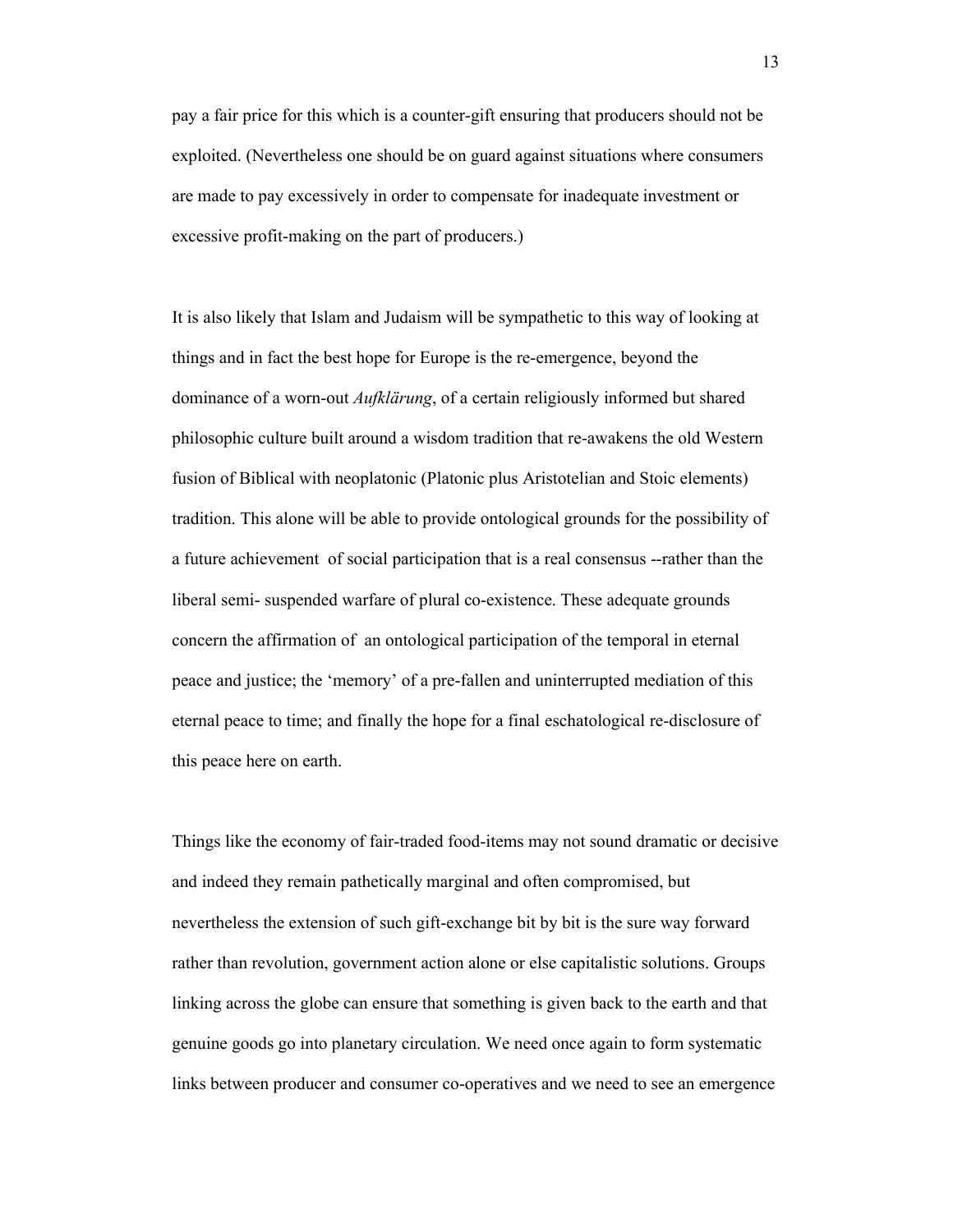of cooperative banking (perhaps supervised by Church, Islamic and Jewish bodies) to regulate and adjudicate the interactions between many different modes of cooperative endeavour. Only this will correct the mistake of all our current politics: namely to suppose that the 'free market' is a given which should be either extended or inhibited and balanced. For if the upshots of the free-market are intrinsically unjust, then 'correcting' this through another welfare economy is only a mode of resignation; moreover its task is sysyphean and periodically doomed to go under with every economic downturn.

Instead, we need a different sort of market: a re-subordination of money transaction to a new mode of universal gift-exchange. This requires that in every economic exchange of labour or commodity there is always a negotiation of ethical value at issue. Indeed, economic value should only be ethical value, while inversely ethical value should be seen as emerging from the supply and demand of intrinsic gifts. For ethical value is not for Christianity just 'virtue': rather it is supremely informed by charity and therefore it is the forging of bonds through giving and receiving. Virtue is here ecstasised…………..and therefore its context ceases to be simply, as for Aristotle, political, but rather becomes, as for St Paul also economic – the virtue of a new 'social' in the middle realm between *polis* and *oikos* that is equally concerned with political just distribution and with domestic care and nurture (the equality of women which stems from Paul, even though he could not see how far this must go, has profoundly to do with this) St Paul does not mention *arête,* though he does talk of the person who is *phronimos*. The latter is now more a giver and receiver of gifts than he is the attainer of a certain inner balance between reason and passion (as for Aristotle) as *Phillipians* especially shows. For St Paul, in speaking of *ecclesia*,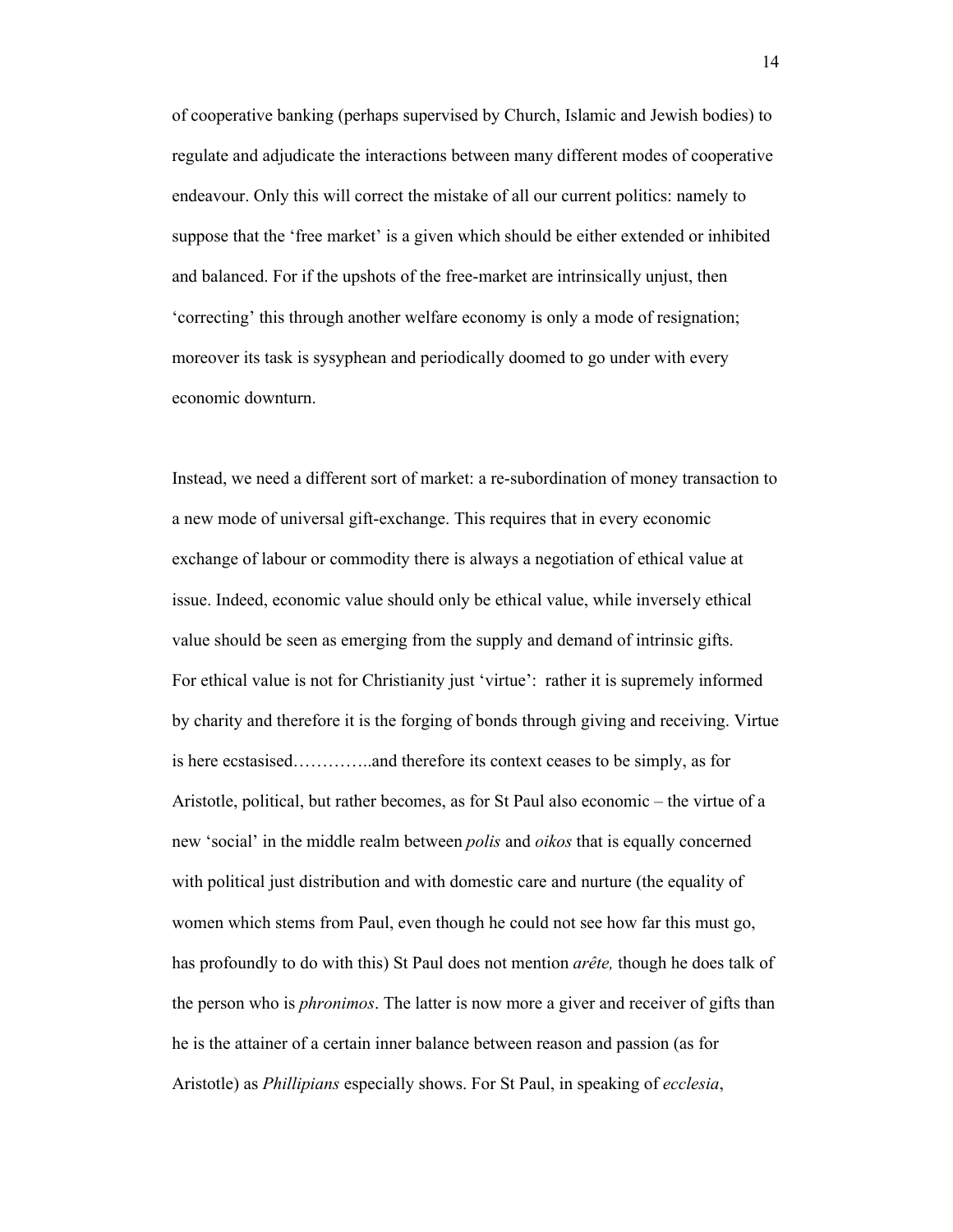proposes a new sort of *polis* which can counteract and even eventually subsume the Roman empire – as the heirs of Abraham, Moses and Plato must today subsume the American one. This new *polis*, as Bruno Blumenfeld shows , as with Philo, is at once monarchic, headed by Christ, and drastically democratic in a participatory sense – the people are the body of the King; the King can only act through the people. Since virtue is now newly to do with the wisdom of love, virtue with Christianity gets democratised, and is indeed dispersed amongst the diverse gifts of the body of Christ which, as talents, also need to be constantly exchanged to realise the solidarity of the whole. As much later in Christian history (the 17thC) Pierre Bérulle suggested (though too much in the sense of Royal absolutism) human kingly rule is entirely Christological, since it echoes the kenotic and deificatory exchange of worshipping and worshipped (the King manifesting in a faint degree the glory of divine rule as such) that is fused in one corpus by the Incarnation.

The latter event creates a new paracosmic reality – a new order somehow embracing both God and the Creation and a new order which abolishes the previous dominance and semi-universality of the law, of *torah, lex* and *nomos* and so of all political process as such. The participation of the creation in God through the newly realised cosmic body of Christ ruled by the new order of love is utterly self-abandoning toward the good of the cosmic community of *esse* (as for Aquinas, there is only one divine *esse* in Christ for Bérulle). And it meets all the time with an equivalent divine kenosis: such that God now is – or is also and so is even in himself – simply a sharing of himself with the Creation , and yet this by free gift of love and not by inexorable fate of imminent pantheistic process which would tend always to appropriate the beings of the Creation. No – as created, things exceed both temporal process and fixed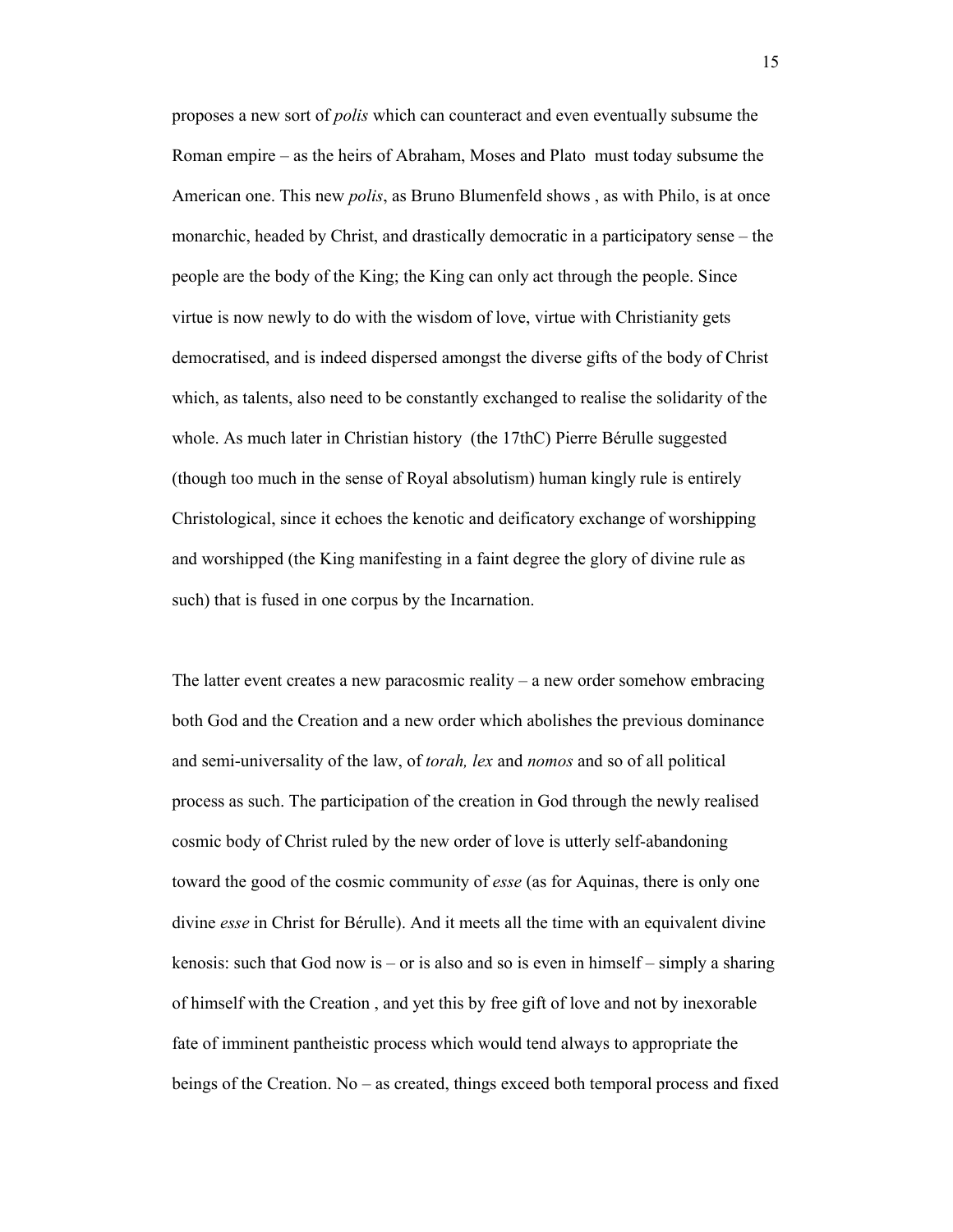form; out of these they constantly weave the exchange of *relation*, and relation persists all the way down, because the created thing is at bottom outside itself as relation to another, namely God who gives it to be. But the God who creates affirms this within himself as generation of the *Logos*, and affirms also the worshipping response of the Creation within himself as the procession of the Holy Spirit.

Yet to this infinite good within the Trinity is added the ecstatic mysterious 'extra' of finite dependence and finite worship. God, as both Philo and Bérulle in different eras said, lacks worship of himself, since he does not, as ontological rather than ontic, depend even on himself anymore than he causes himself. Yet in the Incarnation, suggests Bérulle, God ceases to lack even this………………….and in coming to share God's life we are returned by God in Christ always back to specifically finite excellence. The invisible points back to the visible as well as the other way round, as Maximus the Confessor says in his *Mystagogy.*

So with the Incarnation, for all that God, it seems, can receive nothing, it happens that God comes to receive our worship of himself by joining to the personhood of the *Logos* , our human worship. Thus in some mysterious way, it is not just that the finite receives in a unilateral way the infinite, nor that the finite returns to the infinite a unilateral praise. It is now rather true that there is an infinite-finite exchange of gifts – as St John of the Cross affirmed was the case in his experience of deification. And in this way Christ in now King upon the earth and so it follows that there should be always also a secular fusion of democratic dispersal with monarchic liberality and objectivity. Indeed this should run almost in the direction of monarchic anarchy, as clearly recommended by Tolkien in the *Lord of the Rings* (no law in the Shire; but the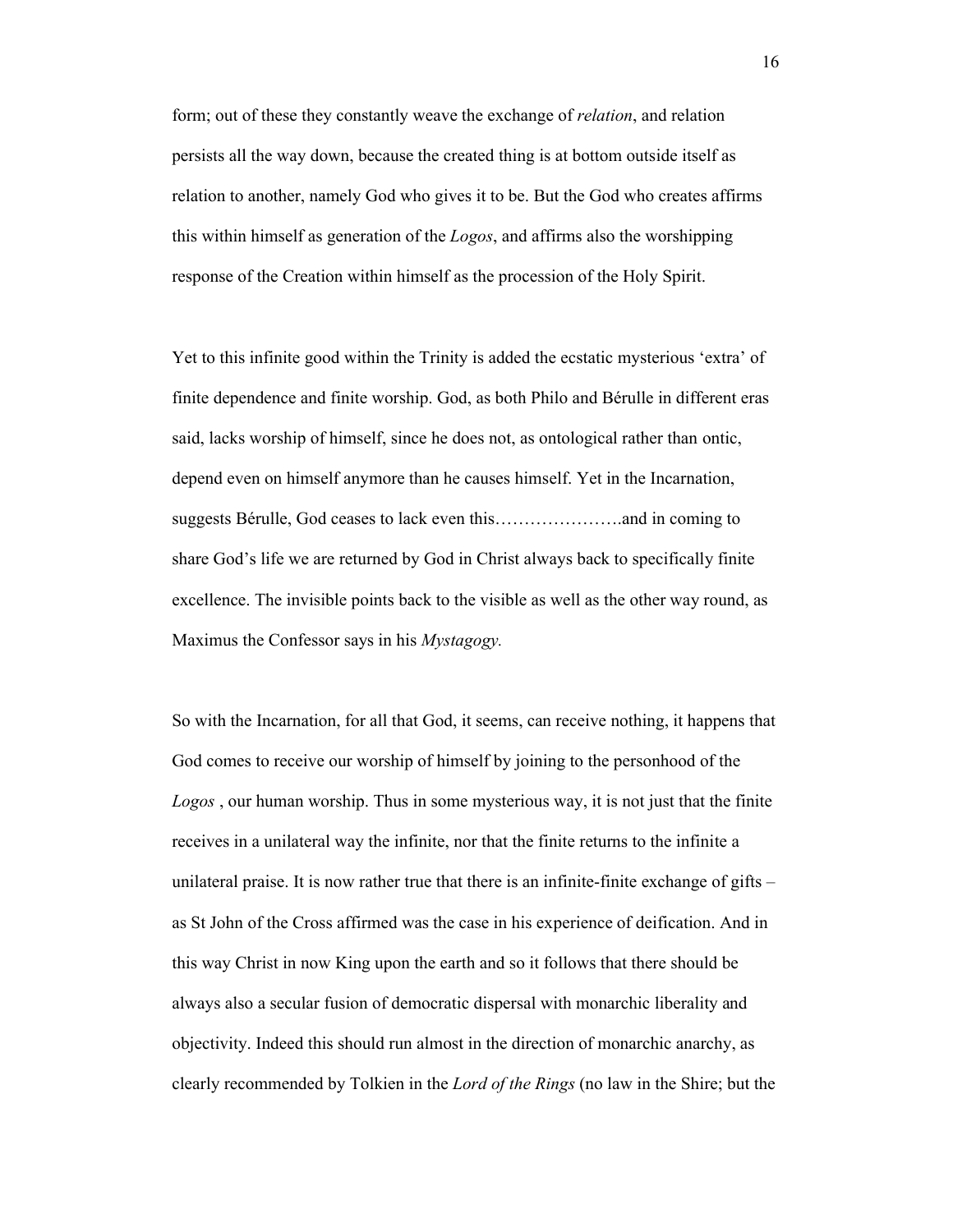orderly echo of remote kingship). Or (to use the local example) perhaps in the spirit of Robin Hood: like other legendary outlaws of the time of King John he had been declared 'civilly dead' (*civile mortuus*) outside the law and therefore outside humanity, with the price on his head equivalent to that of the head of a forest-wolf. He had been declared so by a feudal king who tended to reduce his rule to the selfinterested formation of contracts, and so was eventually restrained by the countercontract of the Baronial *Magna Carta* to which he was forced to submit. But Robin Hood in legend appeals to the King in exile (in later re-tellings this becomes John's brother Richard, away on crusade), the King of natural law from whose legal domain no living human being can possibly be excluded. It is this natural law of fair distribution and generous assistance which Robin in the forest seeks to uphold, under the knowledge that its earthly sovereign representative remains in existence and may mysteriously show up at any time………………………

In order for it to be possible that sovereign authority can exercise such a light touch, there must however, be a collective interest in a sustainable and stable economy in which each person enjoys what is legitimately his own because it meets some of his basic needs and allows sufficient scope for the exercise and marketing of his talents. Property, as Hilaire Belloc taught, needs therefore to be as widely and equally dispersed as possible, in order to ensure that people have real creative liberty, little interest in greed and a tendency spontaneously to form self-regulating mechanisms of exchange of benefits. Today very few people, even middle class 'well-off' people, possess any real property as opposed to a mass of temporary commodities that they have been more or less constrained into buying. For all the neo-liberal talk of freedom, it is not an accident that so few are allowed the kind of property that permits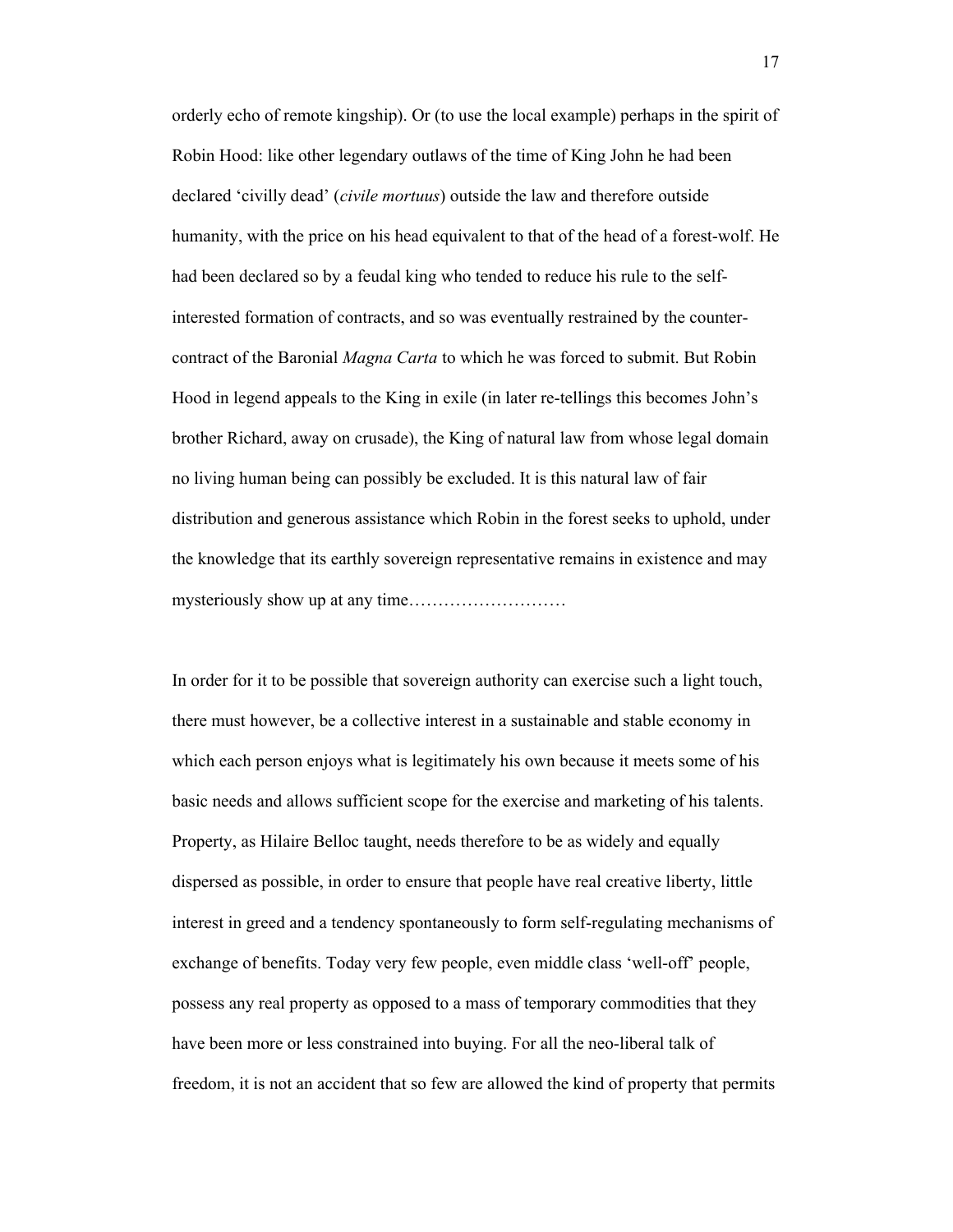one to leave a creative mark in the world. This is above all true of land – but we are made to pay most dearly of all and on almost life-time lease for the very space in which it is possible to sleep, make love, be born, die, prepare food, engage in play and in the arts. We should instead provide people as widely as possible with real property, commencing with landed property itself.

As I have just indicated, property that is to do with self-fulfilment rather than accumulation is the foundation for a free giving and receiving that begins to compose a wider social household. But here gift -exchange is not just a mode of economy, but also a mode of politics; its spontaneous formation of an ethos and of tacit conventions restricts, without entirely removing, the need for the operation of codified and enforceable law – though this is still somewhat required, especially in order to prevent any breaking of the norms of wide dispersal. Monarchy in some sense, as Belloc like Tolkien taught, enters into the picture here, because mass popular movements along with the centralising ambitions of the few can – as in fact occurred in the early modern period -- tend to subvert the more genuine operation of local participatory democracy that is linked to the dispersal of property whether in town or countryside. (In the Mediaeval case, especially in the towns.) Here the function of a somewhat 'transcendent' single power should be to secure, uphold and intervene occasionally in favour of, the subsidiary dispersal of power to its levels of appropriate exercise.

In this way, the function of the rule of 'the One' that I am invoking runs against, rather than in support of, the modern doctrinal and practical upholding of an absolute sovereign centre, which tends to ensure that even a supposed rule of the many – 'the sovereignty of the people' – is in reality an *over-emphatic* rule of the One.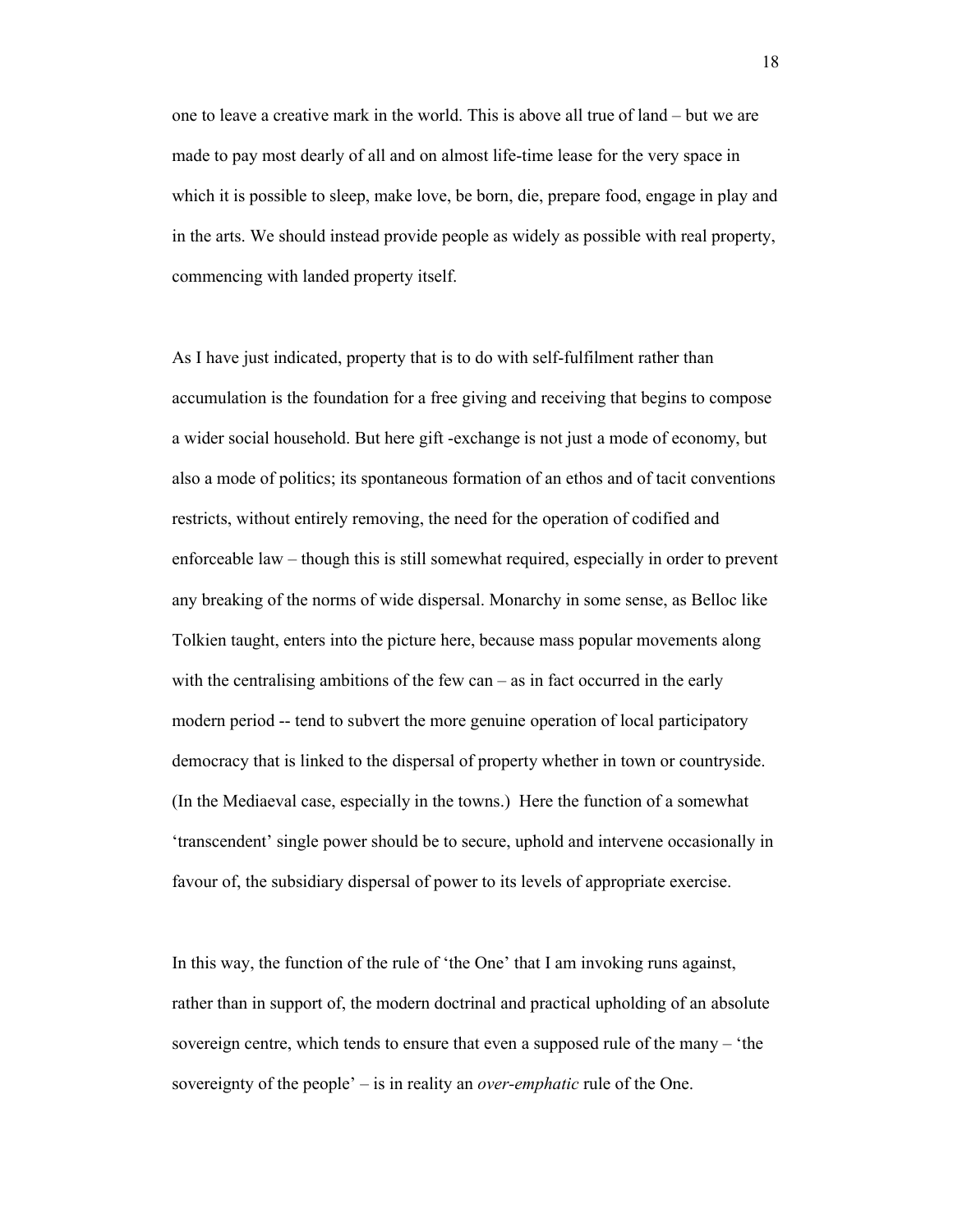We have seen that *ecclesia* names a new sort of universal polity, primarily democratic, yet also monarchic, which was invented by Christianity. But just how is this *ecclesia* constituted and how is it supposed to work? For St Paul it seems to be a kind of universal tribalism of gift-exchange over-against both local polis and universal empire. But how can this be? Gift-exchange is normally of sacred things amongst friends. With strangers one needs formal rules of contract to ensure mutual benefit. Things exchanged here get secularised. How can one return to tribalism and exchange gifts with strangers? Well, I have already indicated that there may be a virtuous dialectic at work here: the more we become strangers also the more - potentially at least -- we become universal neighbours. We cannot achieve this as isolated individuals, but we can achieve this if across the globe localities and kinship groups still retain identity – as they tend to do, to assert themselves against anonymity – and yet ceaselessly exchange this with other groups: the way for example different folk musics remain themselves and yet constantly borrow from other folk musics - like English Elizabethan folk-music from Celtic and Iberian sources. And today this goes on of course far more.

But there is another and specifically theological point. Christianity renders all objects sacred: everything is a sign of God and of his love. Moreover in Christ this is *shown again,* and he provides the *idiom* for rendering all sacred. Hence there need be no more neutral commodities just as there are no more strangers – not because we are citizens, even of *cosmopolis*, but because we are sons, daughters, and brothers in Adam and now in the new Adam who is Christ. We are literally one kin, as the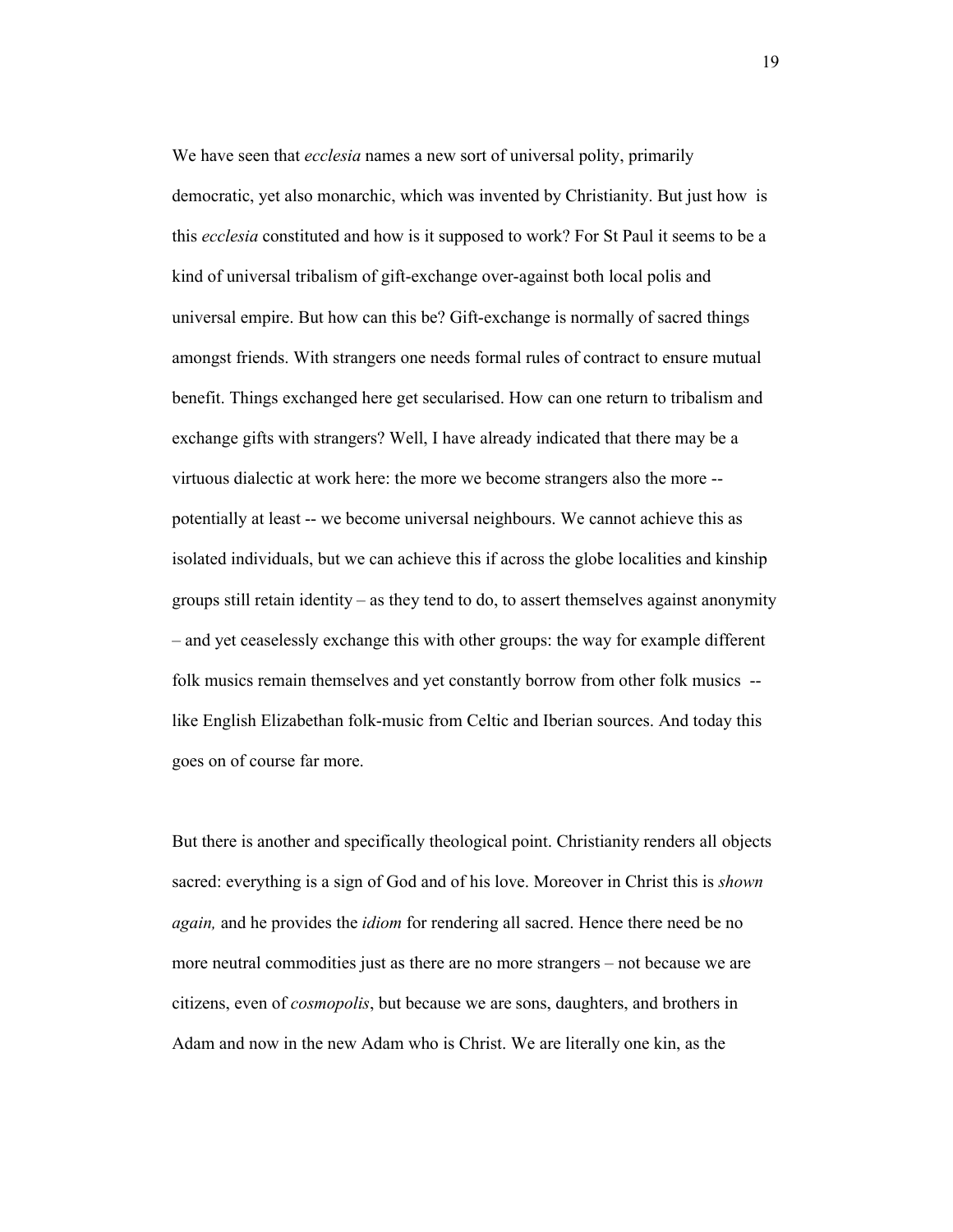Middle Ages saw it – one kin both physical and spiritual; one kind under Christ. Thus we live by an exchange of blood, and charity is just this exchanging.

But is it? Is not charity the free one-way gift? But this makes love always sacrifice. But what is sacrifice, the ultimate free one-way gesture of love for? Surely to reestablish exchange. In this way sacrifice by no means escapes an economy, nor should it. And yet in gift-exchange, though there is equivalent return, the same thing does not come back. Something passes never to return at all. And for this reason no countergift ever cancels a debt but always inaugurates a new one. In the New Testament one finds both repeated unease (in both the gospels and the epistles) about gift-exchange as something pursued for the power of the benefactor, unlike the grace of God, and yet at the same time a continued insistence that God's grace must be actively received and responded to, and that the mediators of this grace, like St Paul himself, deserve acknowledgment and support – the tension between these two stresses underlies many tortured passages in his writings.

For this reason the gift is not a straight line, but nor is it a closed circle. Rather it is a spiral or a strange loop. Beyond the law of non-contradiction it is both unilateral and reciprocal. It spirals on and on ………………And there is no first free gift because to give to another one must have received at least her presence. Likewise one cannot be grateful without a gesture which is already a counter-gift.

And when one gives, for that unilateral instance one is a monarch. One stands, as it were, hierarchically above the one who cannot choose what you are going to give to him, say to him etc. No contractual liberalism can ever bind the oscillating aristocracy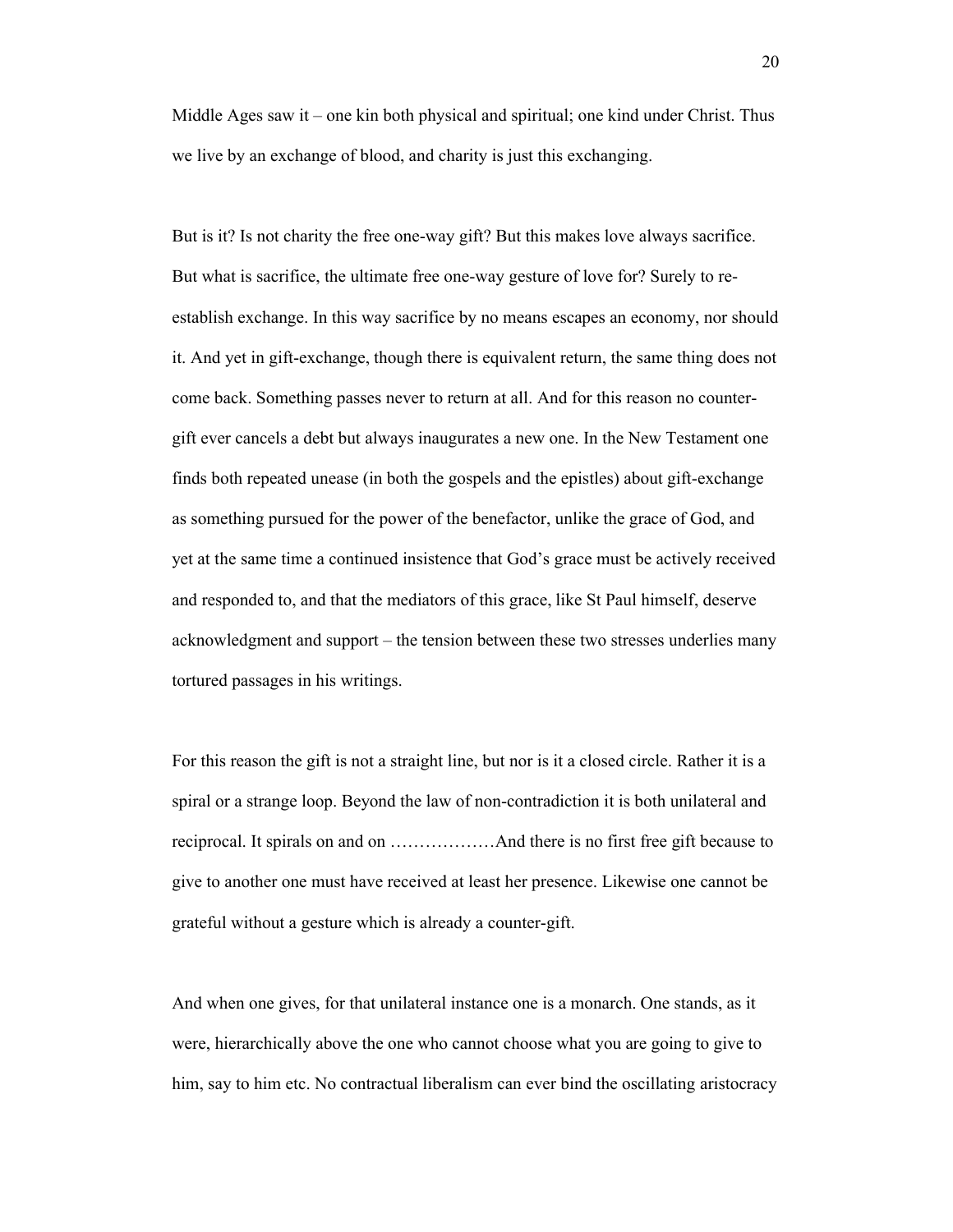of mere conversation. Likewise when one receives, for that instance one is a monarch receiving tribute, even if the roles will be reversed in the next instance. Thus to give, or to receive, is hierarchically and unilaterally to help continue a process that is nonetheless fundamentally democratic and reciprocal. Indeed charity as welfare and justice as equity have always been the prerogative of kings and empires rather than city-states all the way from Babylon to Elizabethan England. But charity is not just welfare, it is also, as the Middle Ages taught, the festive 'between' that binds people, like the state of grace between the beggar who blesses you and you who give your coin to the beggar.

We today, have totally divided reciprocal market contract from private free giving. And yet the latter remains secretly a contract and the former is also like the crossing of two unilateral gifts whose objects in no way mingle. Our situation therefore has crazy undercurrents that go unrecognised. Giving is, by contrast, only really free and liberal where it respects and helps further to create reciprocal norms. Contract is only really fair where there is a judged equivalence of objects and also a free mutual promotion by donation of the welfare of the exchanging parties.

Judged equivalence of objects. If all objects are sacred then, as for primitives, they possess a kind of animated force. Objects or their equivalents must return to their first owners or primal origins because they have in some sense personality. And this is the ecological dimension of gift-exchange. Humans identify themselves through the production and exchange of things: Marx was right. So inversely things are imbued with the story of human comings and goings. Objects naturally carry memories and tell stories: only commodified ones do not – or they tell shameful tales which they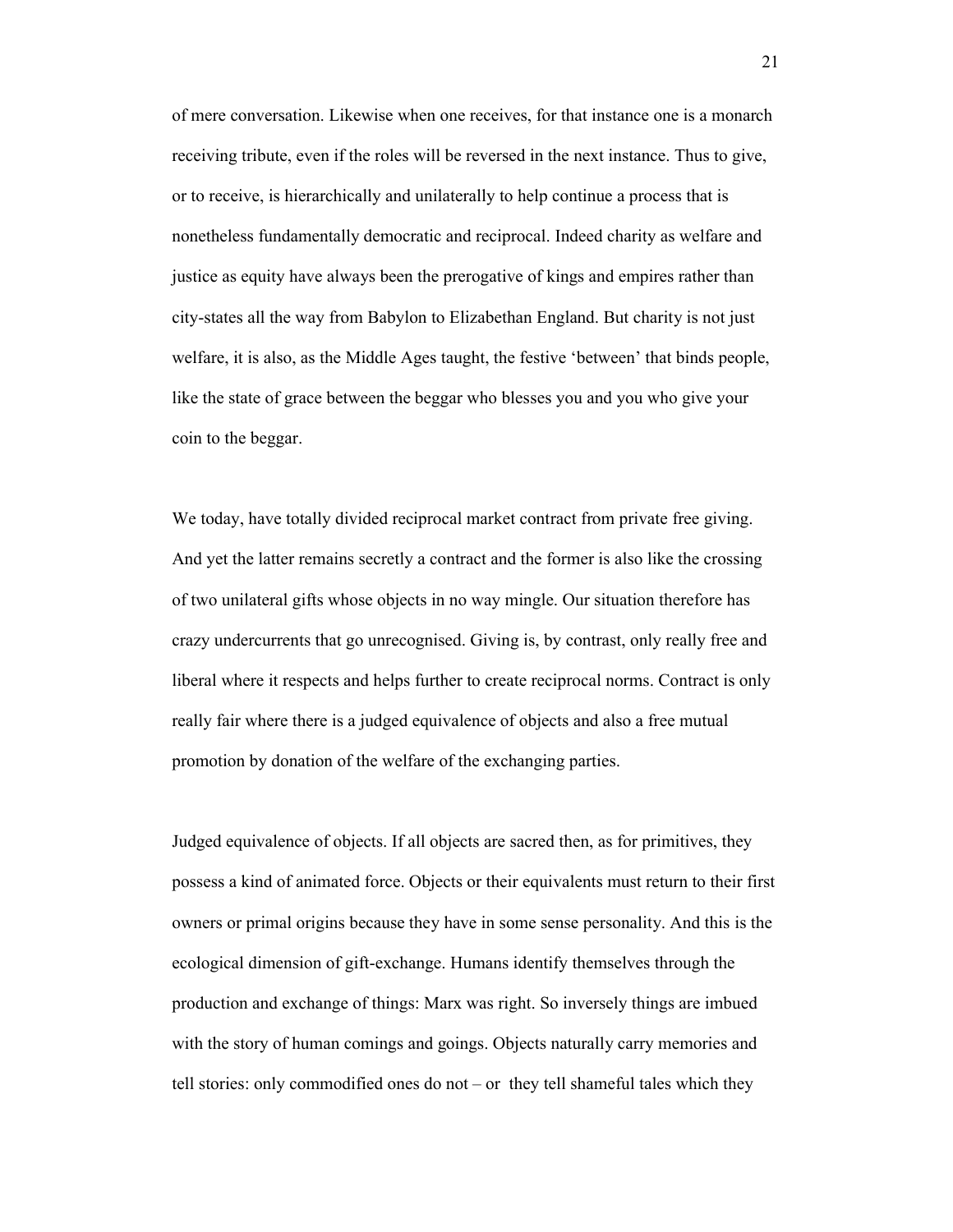also conceal. In a modest way, even the packet of fair-trade coffee can start again to be a mythical object with personality.

For Catholic Christians, this is as it should be. Everything is sacramental; everything tells of the glory of Christ and therefore every economy is part of the economy of salvation and every process of production and exchange prepares the elements of the cosmic eucharist. This was true for St Paul: his thought about grace is indissociable from his thought about the human exchange of talents and of material benefits. But the latter can only be a just exchange where there are constantly re-negotiated and agreed upon standards concerning the human common good: of what should be produced and with what standards; of whom should be rewarded and to what degree for the sake of further beneficial (to herself and the community) action by individuals. 'To each according to his needs and from each according to his means' should still be our aim; but outside a completely crass materialism the question is about legitimate and desirable needs and means and the ordering of diverse needs and means. Here the crucial paradox so often ignored by socialists (but not by John Ruskin) is that only where there is an agreed hierarchy of values, sustained by the constantly selfcancelling hierarchy of education, can there actually be an equal sharing (according to a continuous social judgement as to who will most benefit from such and such a gift etc) of what is agreed to be valuable. Without such an agreement, sustained through the operation of professional guilds and associations as well as co-operative credit unions and banks, there can only be market mediation of an anarchy of desires – of course ensuring the triumph of a hierarchy of sheer power and the secret commanding of people's desires by manipulation.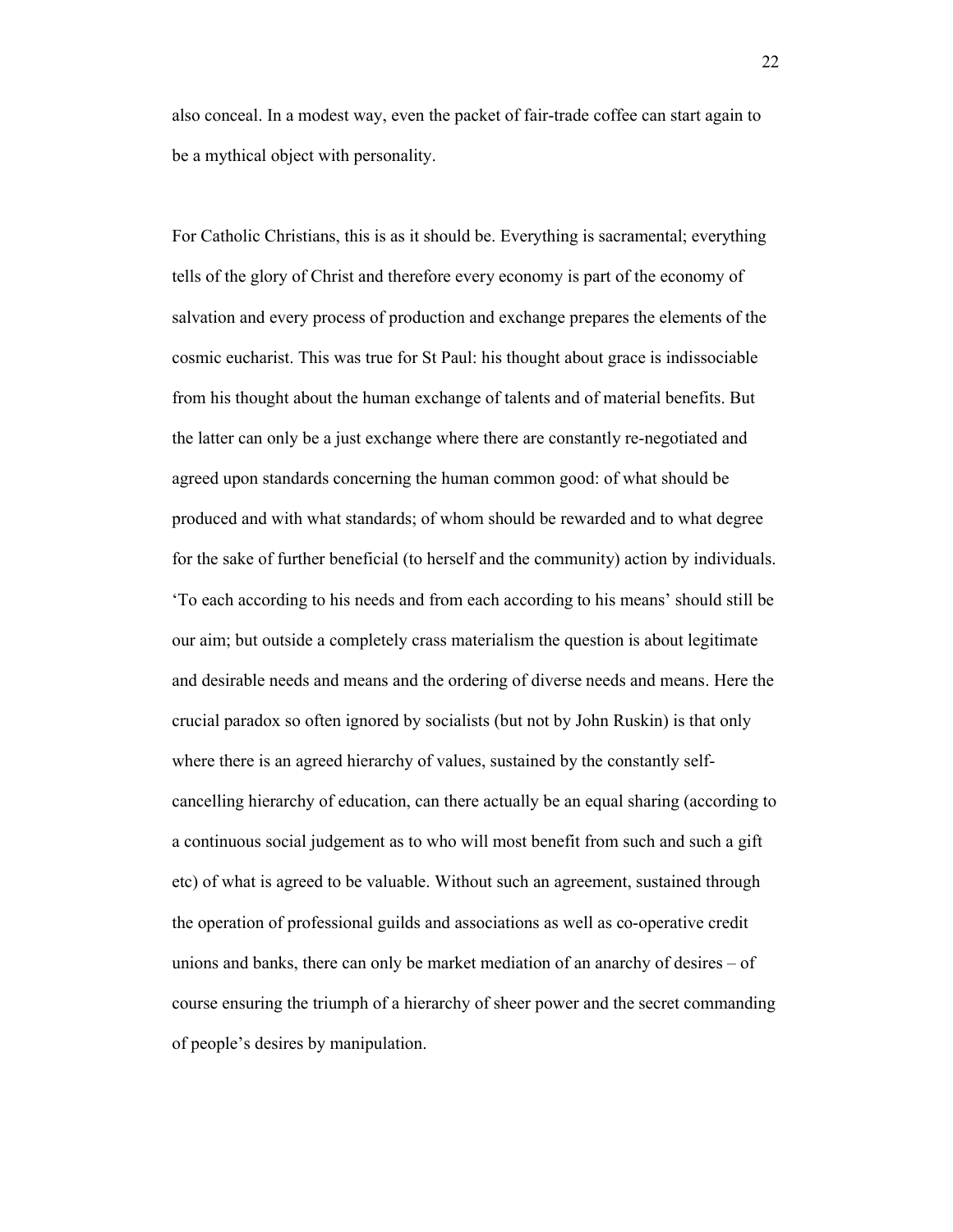For where there is no public recognition of the primacy of absolute good as grounded in something super-human, then democracy becomes impossible, for it is no longer supposed that one should even *search* for the intrinsically desirable. It then follows that people can only find out what they 'should' desire, or even about the possible objects of desire, from the very 'mass' processes that are supposed to represent only the general desires of the people. Liberal democracy is then doomed to specularity: the represented themselves only represent to themselves the spectacle of representation.

Moreover, a *purely* participatory democracy, without representation, is surely an illusion under any conditions, ancient or modern. For prior to the complex decisions made for itself by the multitude lie always persuasions by the Few and the many 'ones', while the execution of these sovereignly autonomous decisions involves once again heteronomous interventions by the One and the Few, since all cannot attend to the business of all, for all of the time. If there are no criteria for the legitimate operation of these processes of 'aristocratic' and 'monarchic' education and mediation, then the covert operation of these processes will corrupt any ventures in democratic participation, which most certainly should be promoted.

For there is simply no truth in the Marxist assumption that, once freed from the shackles of oppression, people will 'by reason' choose equality and justice: to the contrary, in the light of a mere reason that is not also vision, *eros* and faith, people may well choose to prefer the petty triumphs and superiorities of a brutally hierarchic *agon* of power or the sheer excitement of a social spectacle in which they may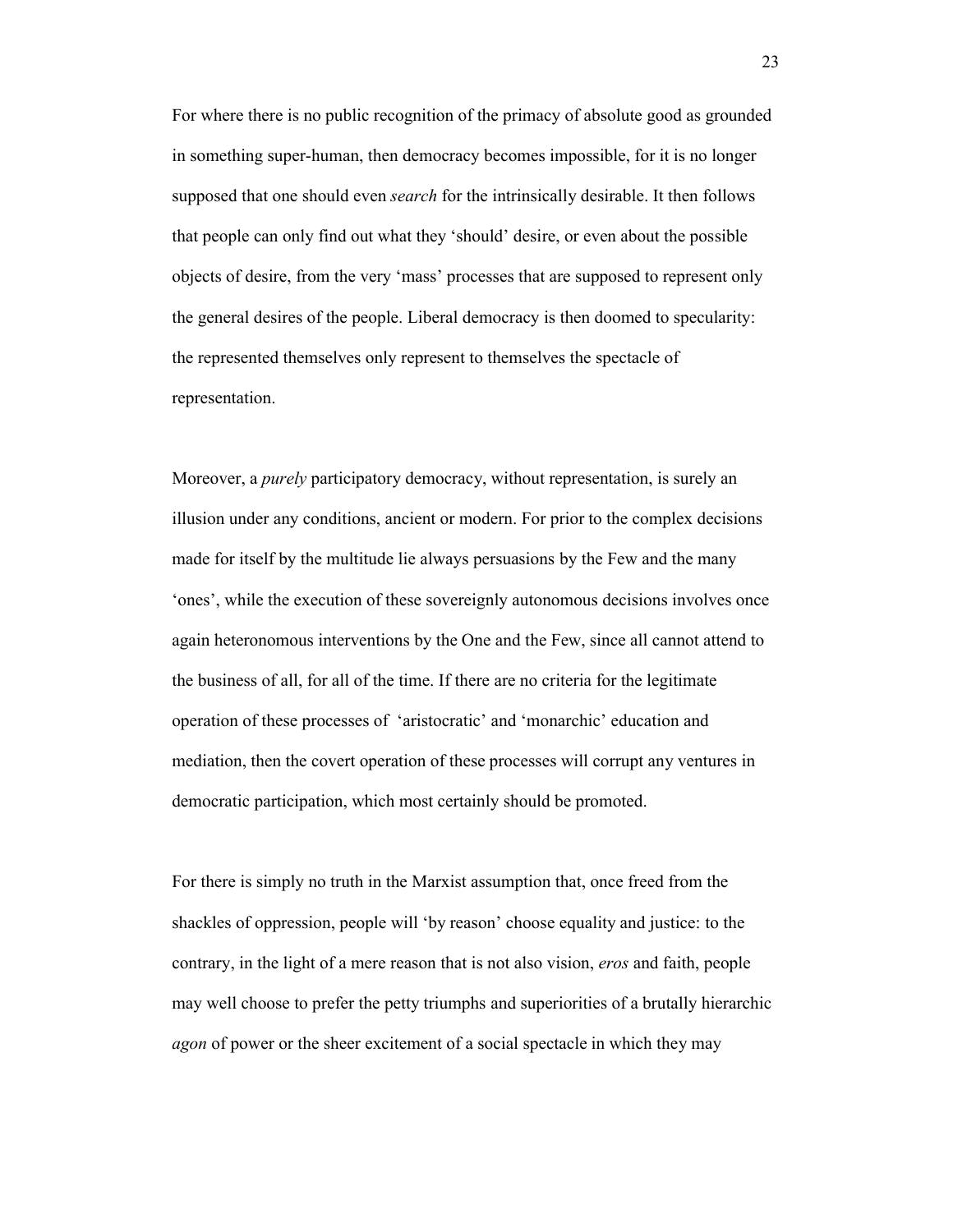potentially be exhibited in triumph. This is exactly why the vast numbers of the American poor are not waiting to rise up in revolt………………

For the same reason, 'pure' democracy would be a *mise en abyme*: one would have to have endless 'primaries' before 'primaries' in any electoral process. Instead in reality, at the end of the line always, someone puts herself forward as a 'candidate' (in some sense), someone stands up and says something that no-one has voted on or contractually agreed that she should say. Gift always preceeds both choice and contract, because no formal pre-arrangements can entirely control the content of what we impose upon others in our words and symbolic actions which inevitably sway them in a certain fashion. In the United States, part of the problem is that there is a yearning for the madness of pure democracy: thus there is no 'monarchic' body that organises boundaries of voting districts, because this would be considered 'undemocratic'. In consequence this task is left to the reigning political party and the resultant gerrymandering is seen as just a fact of life. In this way the lure of the democratic abyss abolishes democracy, whereas some admission of aristocratic and monarchic principles (as in Canada, for example) actually secures the space of the possibility of democracy.

The same abyss exerts its fascination when the Blair government – as obliquely indicated by Archbishop Rowan Williams in his Dimbleby lecture, and in his recent pre-general election public statement-- obscures the irreducible moment of nondemocratic decision which it should be obliged to take responsibility for, in the name of appeal to 'opinion-soundings' and the like which purport to gauge not just what the people want but more crucially what they will permit a government to get away with.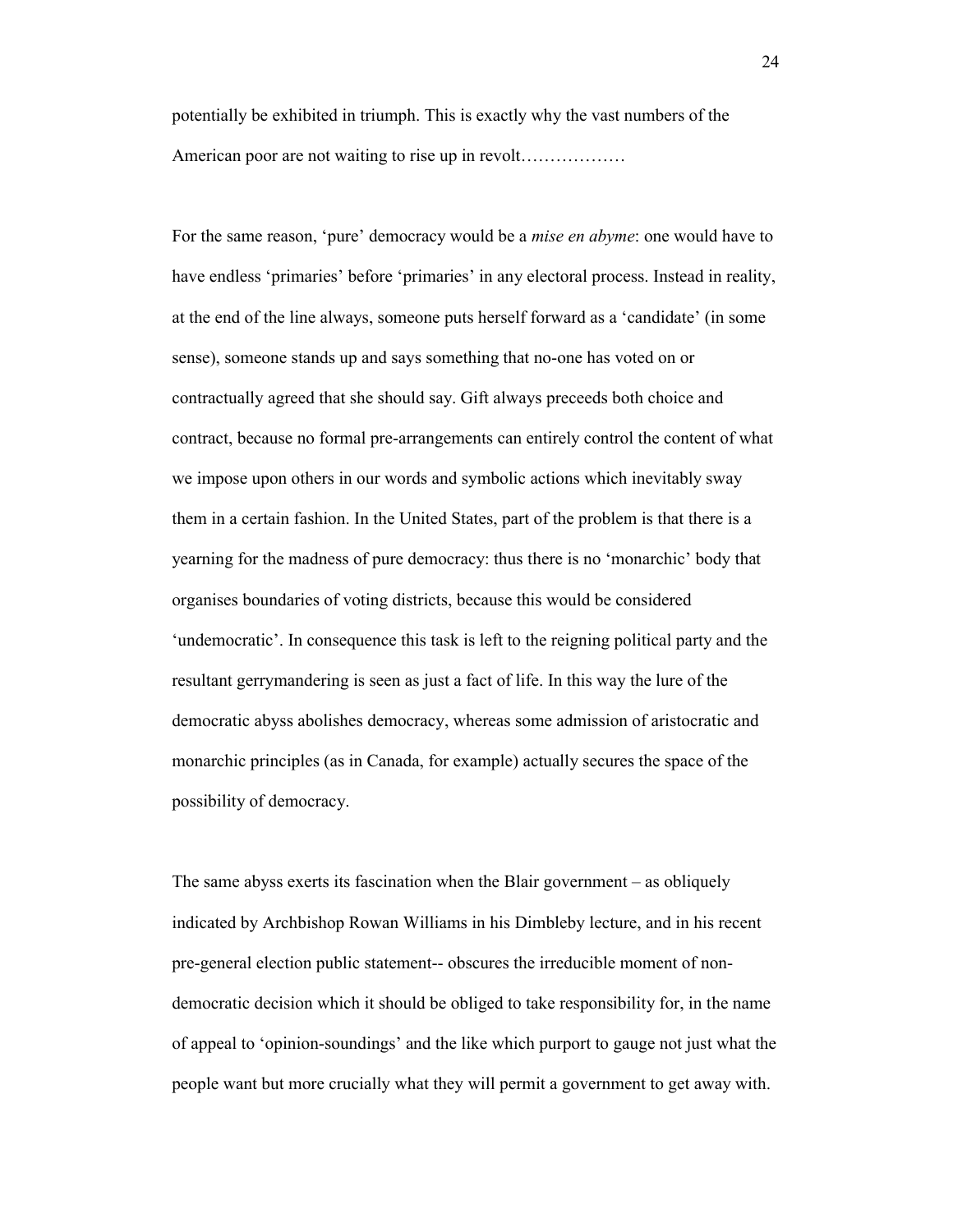Such apparent sensitivity to public opinion in reality subverts democracy, because it fails to acknowledge that democracy operates through an exchange of *trust* that also exceeds an impossible 'absolute' democracy. A government has been trusted to take its *own* decisions on the basis of justice and integrity, precisely because the electorate has previously endorsed its general principles, record and ethical character. No plebiscitory process of whatever kind can displace this 'monarchic' need for selfgrounded decision taken 'under God', for the reason that the people can never collectively be placed in the exact position that an executive power should occupy: of being (ideally) of the right human type, having enjoyed the right experience, receiving the right information, being able as an individual or small-group mind to arrive at a complex conclusion on the basis of complex reasoning.

 In consequence, for a government to pretend not to decide, or not to have to decide, will always be in reality to decide in a disguised way through manipulation of opinion, plus the following of the most debased mass-opinion or of the course that it can most easily get away with. And where a government has no sense that it has a duty to decide for justice and the long-term global and national good that is in excess of democratic norms, then its horizon for decision will be only that of increasing its own power and influence to the degree that this is seen to be compatible with remaining in power, retaining the good-will of its temporarily most powerful allies and procuring a sufficient continued popular assent. One can argue that the overweaning recent power of the British governmental executive as manifest especially in the lead-up to the invasion of Iraq, is linked not *just* to its contempt for accountability to the elected sovereign body of Parliament, but also to its evasion of a properly executive responsibility which would be take decisions and guide parliament on the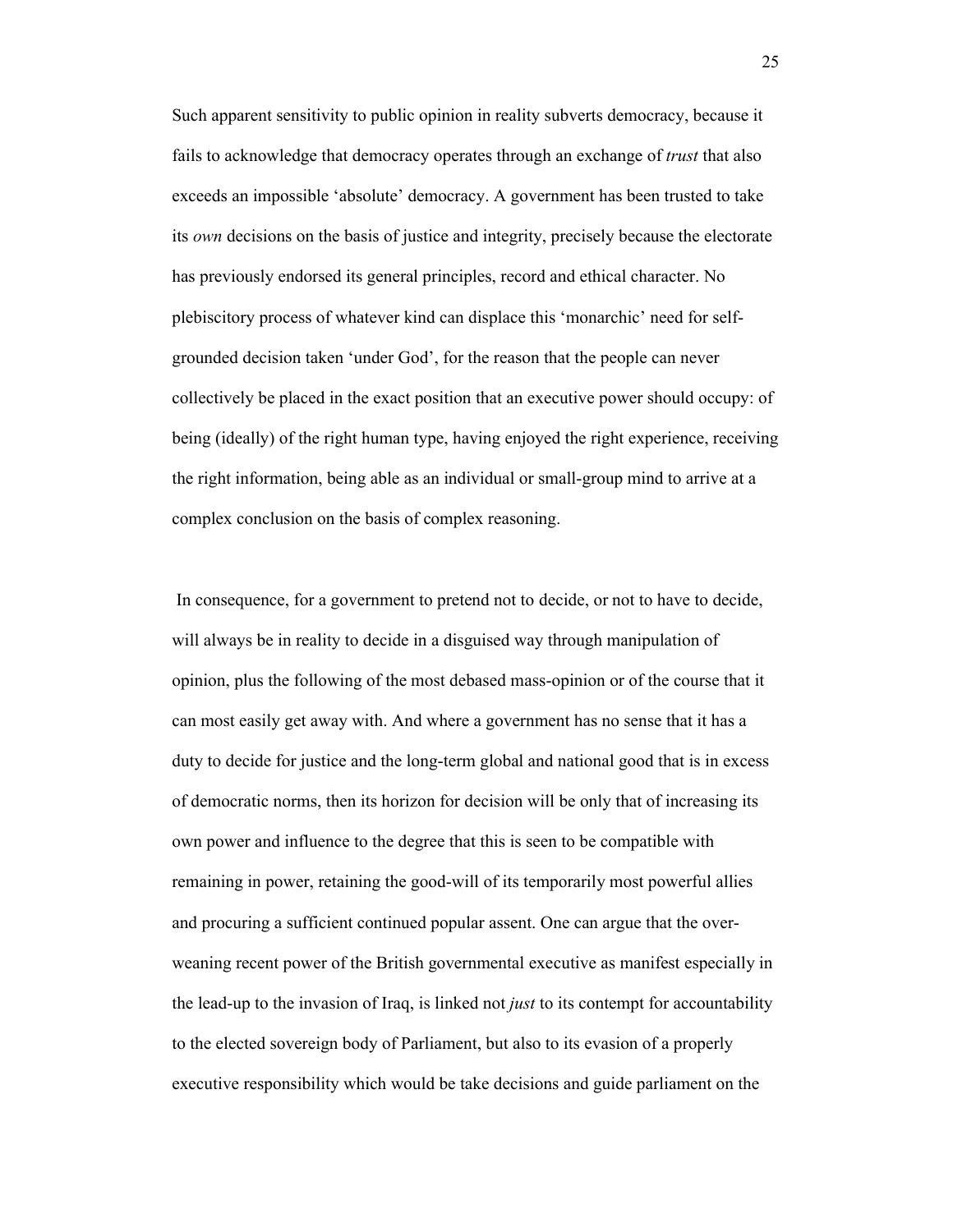basis of intrinsic justice and the most long-term legitimate interests of the people on whose behalf it takes decisions. (In the case of Iraq, this included the British relationship to Europe.)

We need then, in the Europe and the World of the future, a new conception of the economy as exchange of gifts in the sense of both talents and valued objects that blend material benefit with sacramental significance. We need also to encourage a new post-liberal participatory democracy that is enabled by the 'aristocratic' process of an education that seeks after the common good and absolute transcendent truth. Finally, we need to see that it is equally enabled by a monarchic principle which permits a unified power at the limit to intervene in the name of non-codifiable equity - - the liberal alternative to this being the brutal exclusion of those, like the inmates of Guantanamo Bay, who escape the nets of codes and are therefore deemed to be subhuman.

Does all this sound fantastic? No, the fantastic is what we have: an economy that destroys life, babies, childhood, adventure, locality, beauty, the exotic, the erotic, people and the planet itself.

Moreover, if we refuse a profound and subtle theological social carapace, we will not in the future necessarily recover secularity: instead we may witness the effective triumph (in power if not in numbers) of religious fundamentalism and especially Protestant fundamentalism, in cynical alliance with a liberal nihilism. For the formal emptiness of the liberal market and bureaucracy is now apparent to all: its heart will be filled with something, and especially with a neo-Calvinistic creed that justifies this